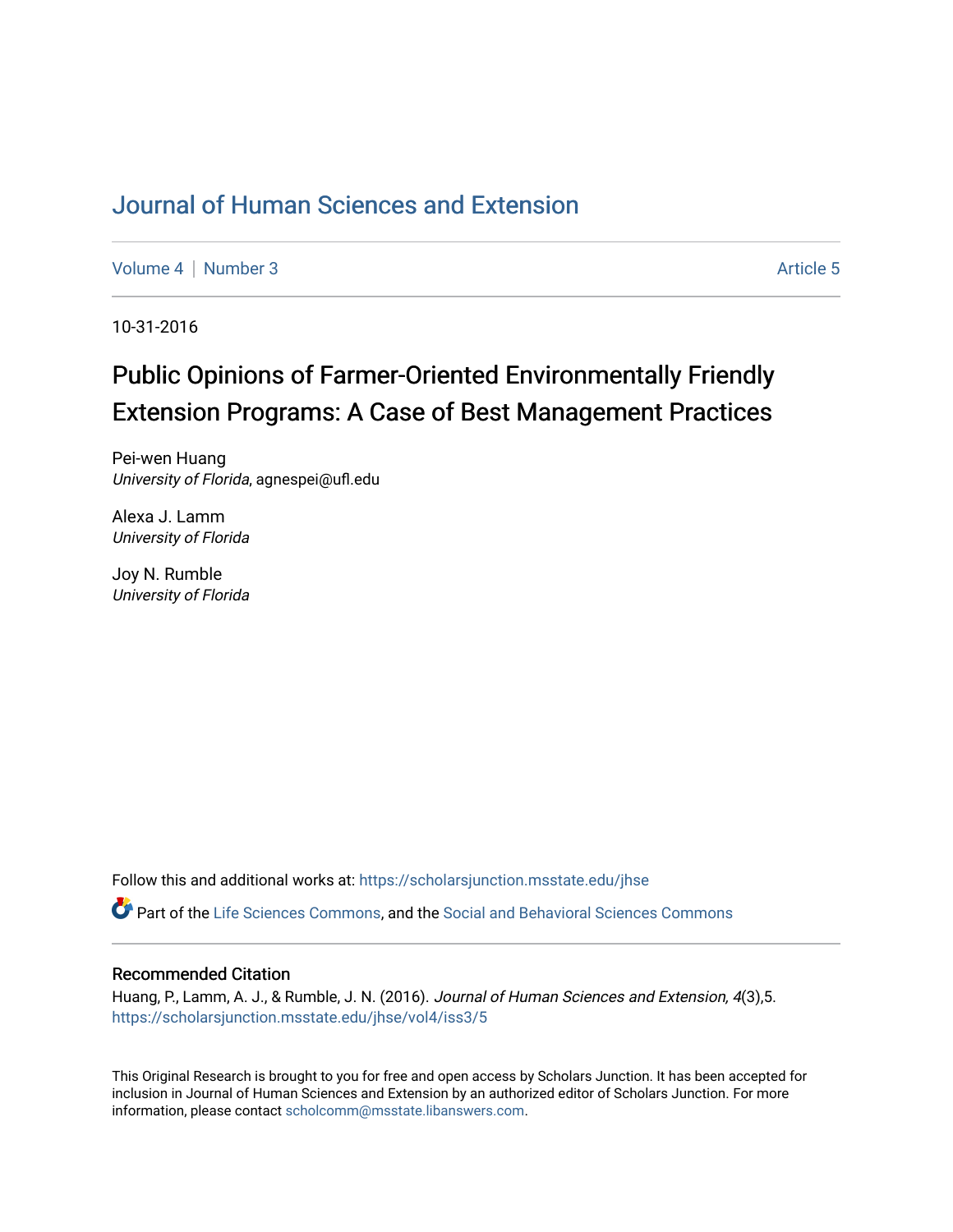# Public Opinions of Farmer-Oriented Environmentally Friendly Extension Programs: A Case of Best Management Practices

#### Acknowledgments

This research was supported by funding from UF/IFAS Extension, Florida Farm Bureau Federation, and the Mosaic Company.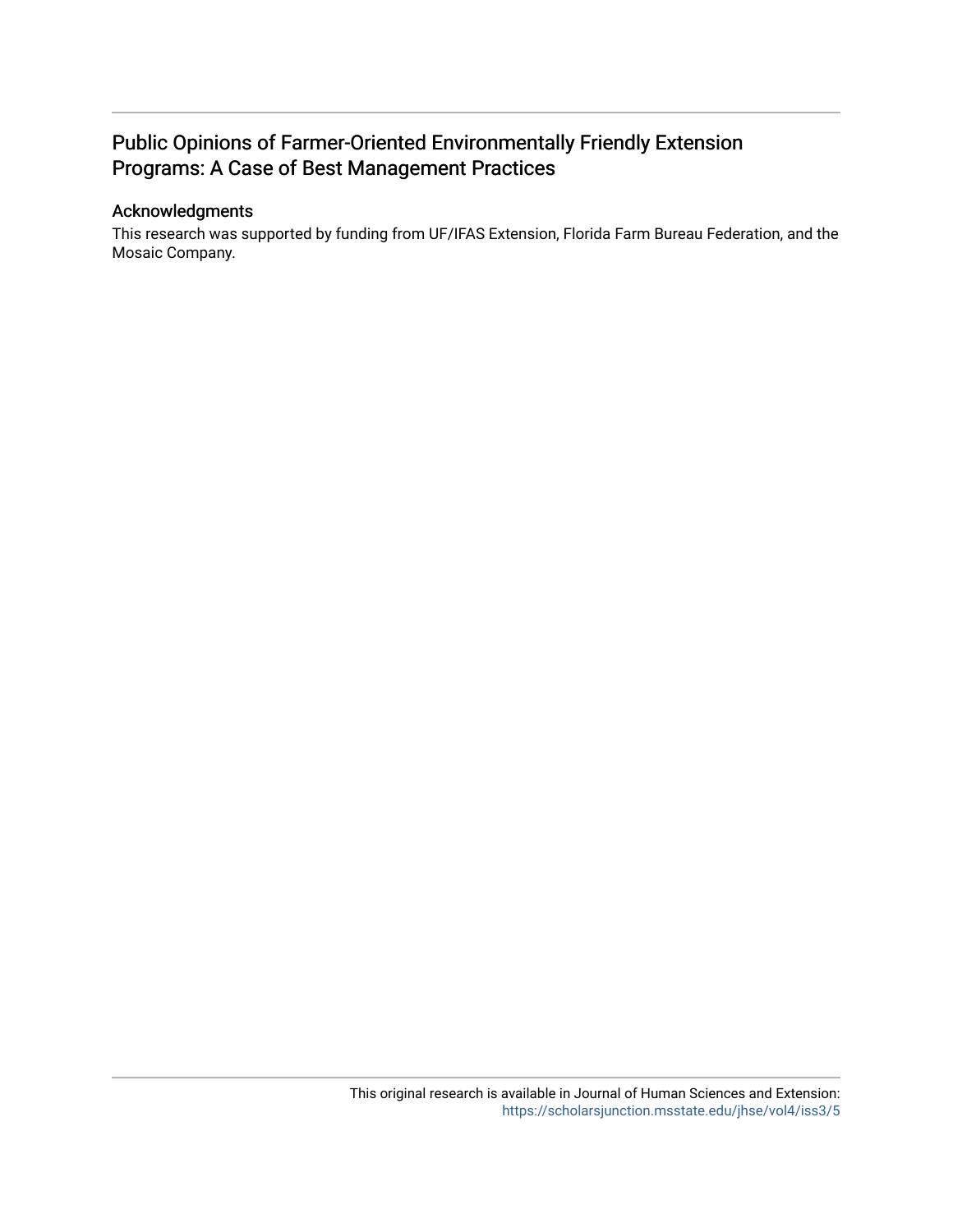# **Public Opinions of Farmer-Oriented Environmentally Friendly Extension Programs: A Case of Best Management Practices**

**Pei-wen Huang Alexa J. Lamm Joy N. Rumble**  *University of Florida* 

*Public concern about environmental protection has been developing for decades. However, a knowledge gap exists between farmers and consumers regarding the implementation of environmental protection practices through the use of Best Management Practices (BMPs). Extension can bridge this knowledge gap by developing effective educational programs about BMP use. This study sought to identify consumers' perceptions of BMPs and preferred communication channels to facilitate the development of farmer-oriented Extension programs which assist with direct communication between farmers and consumers. Residents in seven Florida counties (N = 700) were surveyed for this descriptive study. Respondents were asked about their perceptions, beliefs, trust, and attitudes related to BMPs, as well as preferred communication channels for farming practices. The findings indicated the respondents either agreed or were undecided if farmers practice BMPs properly, and the majority perceived farmers' engagement in BMPs as important. Over 60% of the respondents believed farmers practicing BMPs care about the environment and would trust and purchase products from BMPpracticing farmers. The respondents indicated their preferred information sources were mass media and communicating directly with farmers at farmers' markets and local festivals. Therefore, Extension educators should develop educational programs for farmers emphasizing the need to communicate with consumers using consumers' preferred channels.*

*Keywords:* Extension education, environment stewardship, fertilizer application, consumer trust, communication channels

## **Introduction**

The general public has been developing environmental concerns since the 1960s, with concerns about environmental quality and protection growing over time, reaching a peak in the early 1990s (Dunlap, 1991; Schultz, 2001; Wray-Lake, Flanagan, & Osgood, 2010). The importance of agriculture has been acknowledged by the public in providing economic, social, and environmental benefits, such as rural environmental public good, cultural heritage, biodiversity,

Direct correspondence to Pei-wen Huang at agnespei@ufl.edu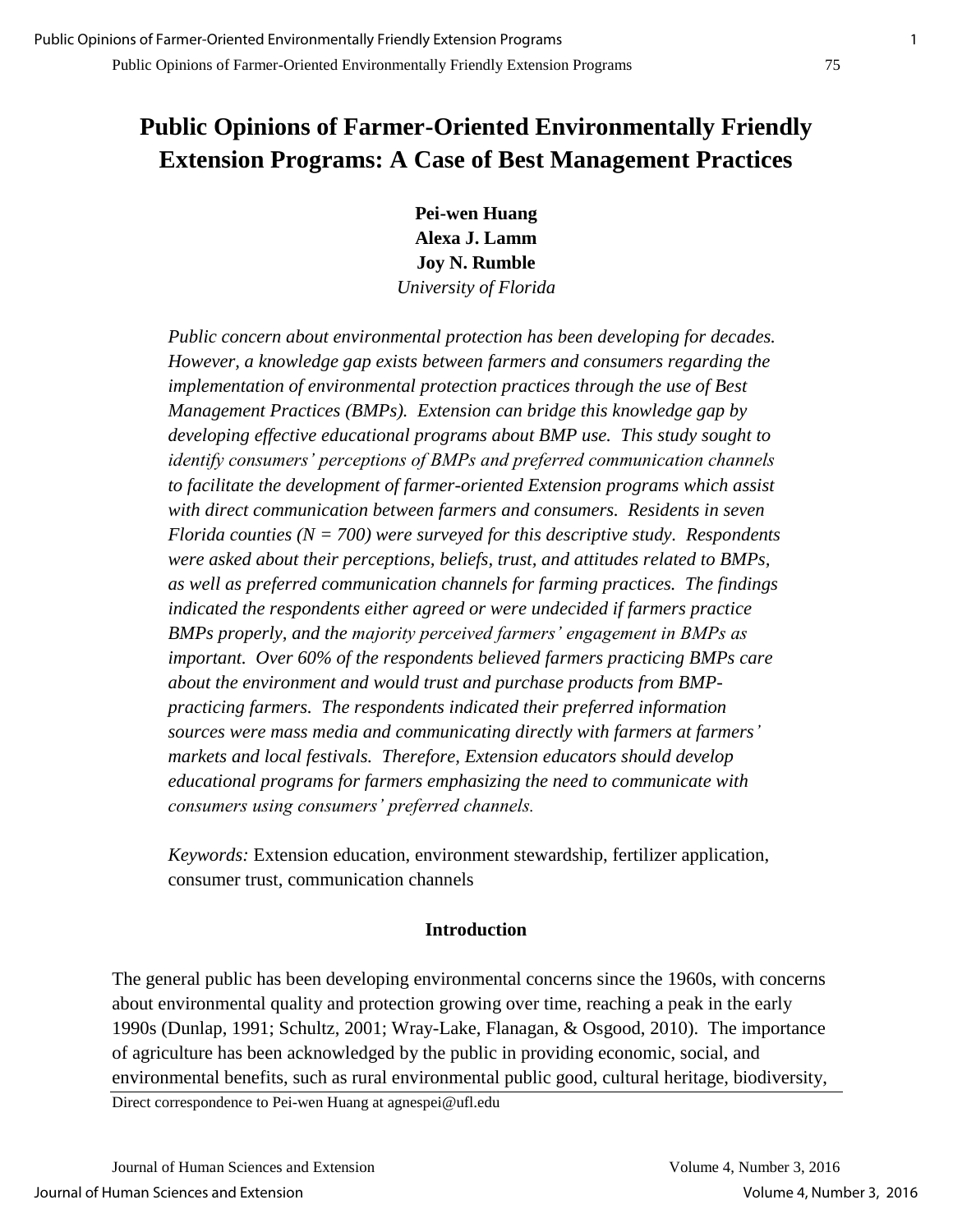and environmental quality (Hall, McVittie, & Moran, 2004; Salazar-Ordóñez, Rodríguez-Entrena, & Sayadi, 2013). Since food is the primary connection between consumers and agriculture, consumers' concerns about environmental issues has been reflected in their perceptions of agriculture and food purchasing behaviors (Steenkamp, 1997; Yiridoe, Bonti-Ankomah, & Martin, 2005). In order to ensure the sustainability of the environment while enhancing agricultural production, educational programs related to environmental stewardship have been developed by Extension to educate farmers on how to manage their production practices by using more environmentally-friendly practices (Allen, Van Dusen, Lundy, & Gliessman, 1991). By educating farmers about approaches that align with public perception of environmental stewardship, they may be better able to connect with consumers. As such, Extension may improve farmers' businesses by increasing their sales to consumers who appreciate the value of

adopting environmentally conscious practices (Abel, Thomson, & Maretzki, 1999).

Best Management Practices (BMPs) are specific approaches that, when followed, have been found to assist in reducing pollution of water resources and maintaining, or even improving, water quality and agricultural production (U.S. Environmental Protection Agency [USEPA], 2013). Programs related to BMPs have been widely developed to improve environmental and agricultural sustainability (USEPA, 2003). A wide range of BMPs have been applied by farmers in the form of farm management, including chemical use control (i.e., pesticides, fertilizers), waste management, water management, soil management, and agroecosystem conservation (USEPA, 2010; Young, 2011). While perception gaps, which can influence farmers' willingness to adopt BMPs, have been found between farmers and the government regarding the need for environmental management (Smith, Peterson, & Leatherman, 2007), farmers who are aware of environmental issues and have positive attitudes toward the environment are more likely to adopt BMPs (Baumgart-Getz, Prokopy, & Floress, 2012).

Farmers' adoption of sustainable practices may also be affected by consumer value (Hall, Dennis, Lopez, & Marshall, 2009) with environmental protection practices used as a marketing strategy to support agricultural businesses (Warner, 2007). Moon, Florkowski, Brückner, and Schonhof (2002) examined consumers' willingness to pay extra for foods labeled as having been produced using environmentally-friendly production techniques. Their findings indicated consumers were willing to pay a premium price for food labeled as eco-friendly, and educational programs were recommended to enhance consumers' awareness of environmental issues related to agricultural production (Moon et al., 2002). Similarly, the respondents of Hawkins, Burnett, and Stack's (2012) study indicated consumers were more willing to purchase vegetables and ornamental plants produced from organic, sustainable, and local farms despite higher prices.

The concept of reflexive modernization (Beck, 1992) has been used to describe the phenomenon of sustainable agriculture, which involves the use of BMPs, gradually replacing conventional modern agriculture (Jordan & Constance, 2008). Jordan and Constance (2008) indicated the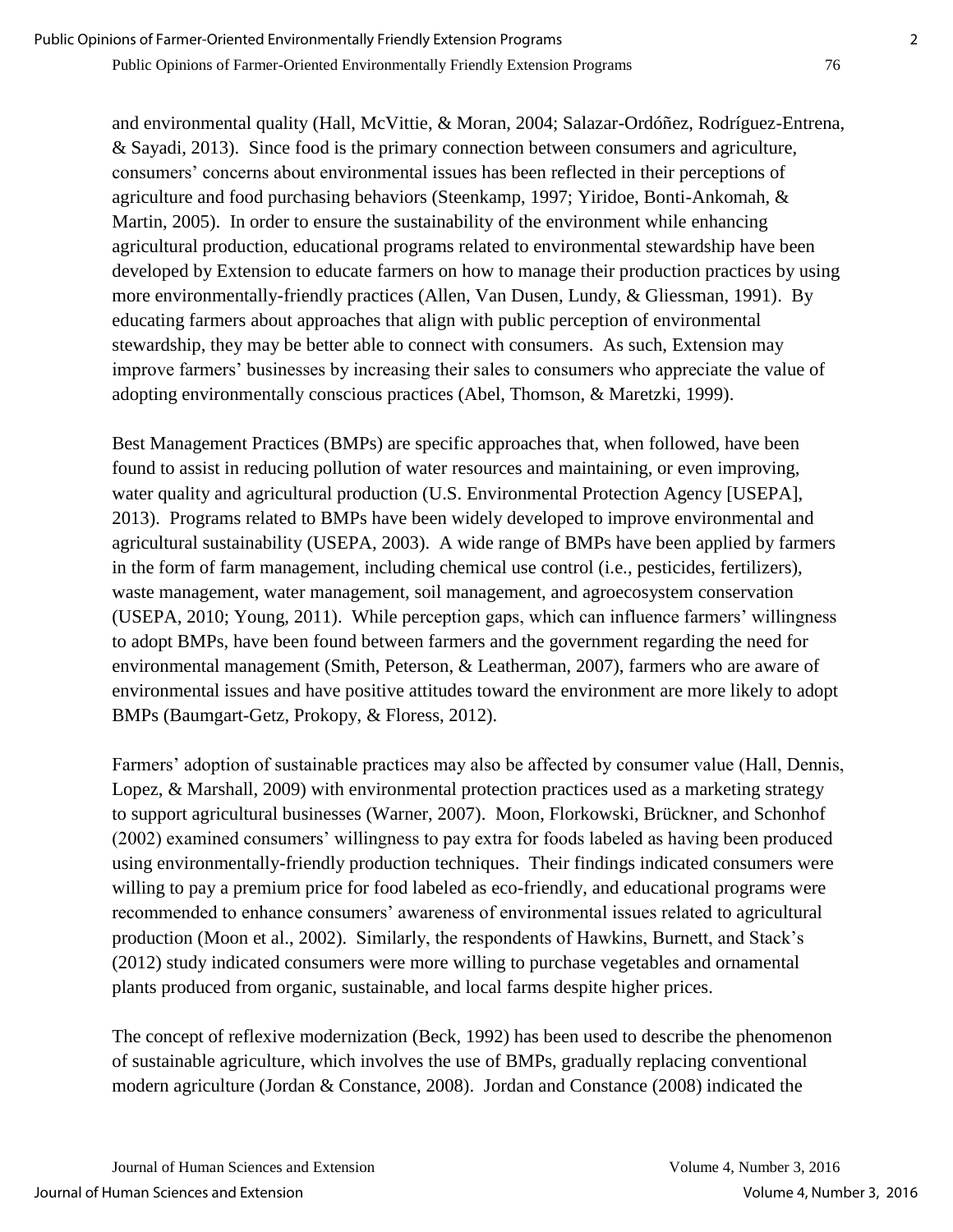importance of emphasizing the entire farming system, including the connection between producers and consumers, along with community participation in the sustainable agriculture system, benefiting environmental, economic, and social goods. As a result, to establish a sound and healthy agricultural system, consumer input must be considered (Jordan & Constance, 2008).

Effective communication methods can facilitate knowledge-learning, idea-sharing, and information distribution about farming practices (King & Rollins, 1995; Leeuwis, 2004). Borisova, Racevskis, and Kipp (2012) recommended that farmers should engage the public in understanding their use of BMPs through the use of the Internet, public reports, leaflets, news stories, videos distributed via nongovernmental organizations, Extension, and mass media. Other than these listed channels which are mostly in print, interactive communication channels, such as neighbors, family, and friends, are also widely used as information sources (Gamon & Scofield, 1998). Farmers' markets, as an interactive information access point, have also been identified as a successful consumer-learning environment for farmers to share the practices they have used for food production and as a platform for Extension to distribute information and provide education (Abel et al., 1999). In this process, Extension educators can become involved in the information distribution process to assist with establishing the connection and communication modes farmers need to obtain consumers.

Understanding consumers' perceptions of BMPs is an important step in Extension educators' ability to develop and further promote Extension programs that emphasize local farmers' adoption of BMPs. By identifying consumers' attitudes and perceptions of BMPs, Extension educators can develop programs that increase farmers' awareness of the importance of adopting BMPs (Abel et al., 1999). Extension programs can also emphasize that farmers' sales may be secured or even increased as a result of consumers' willingness to support sustainable agricultural practices. Therefore, this study sought to identify consumers' perceptions, beliefs, trust, attitudes, and information preferences associated with farmers' use of BMPs. The information gathered from this research will benefit Extension educators who work on programs encouraging the adoption of BMPs. The second priority of the National Research Agenda is to enhance "new technologies, practices and products adoption decisions" (Doerfert, 2011, p. 8), which can be accomplished by this study through understanding the connection between consumers and farmers about BMPs. The findings of this study can be used to facilitate future expansion of Extension programs related to sustainable agricultural practices in an effort to enhance agricultural production while ensuring a sustainable environment.

# **Theoretical Framework**

The theoretical framework for this study was Social Exchange Theory (Homans, 1958). Homans (1958) described social behavior as "an exchange of goods, material goods but also non-material ones, such as the symbols of approval or prestige" (p. 606). Cook, Cheshire, Rice, and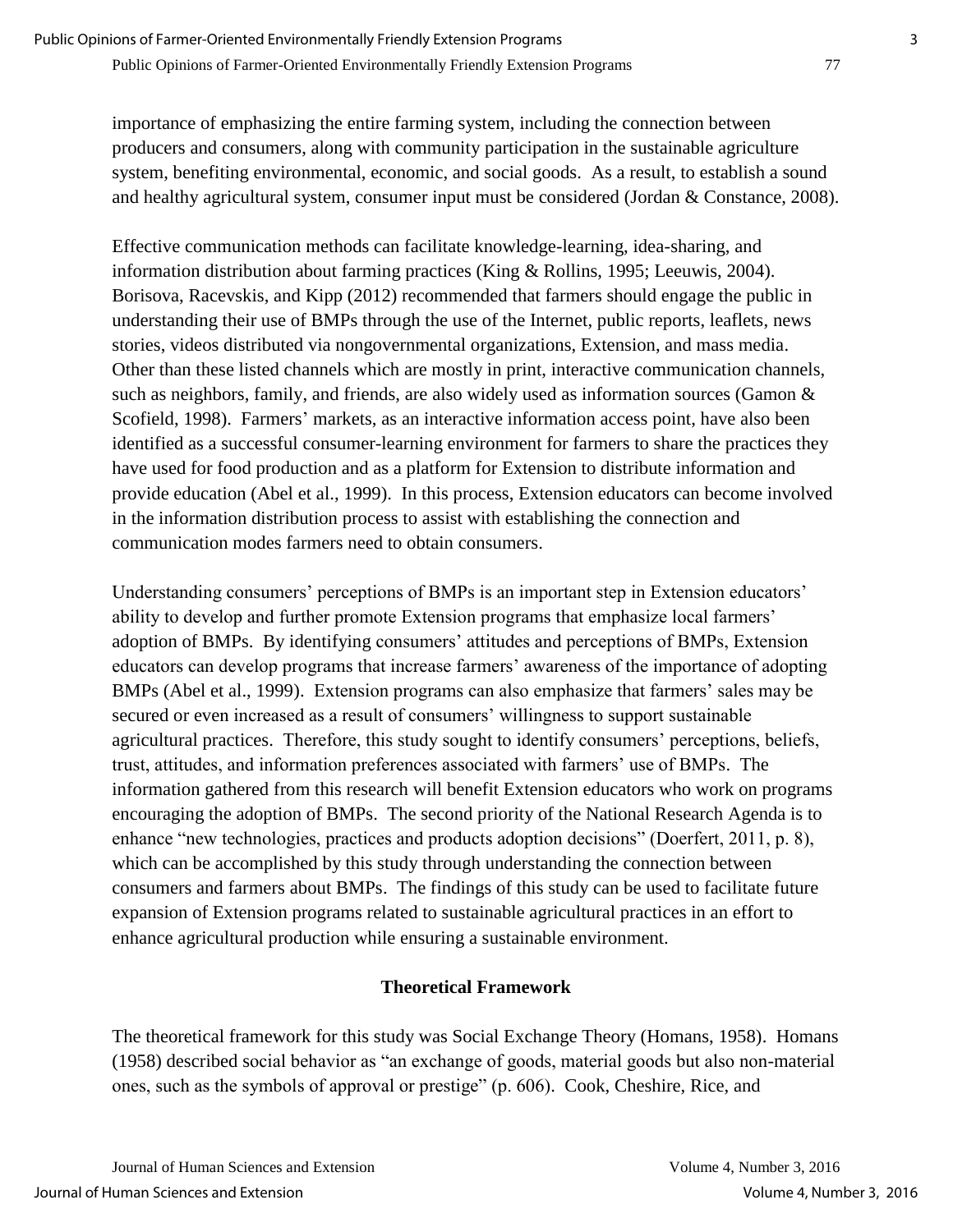Nakagawa (2013) reviewed the theory and indicated exchange behavior "is a function of payoffs, whether the payoffs are provided by the nonhuman environment or by other humans" (p. 62). Exchange is seen as an interaction between two persons or two parties and is associated with cost and value transferring between the subjects (Homans, 1958, 1961). People tend to perceive what they give as a cost and what they get as a reward. Therefore, cost and value transferring can influence the behavior in which an individual is more likely to engage as an exchange if they perceive they can receive the best profit through engagement (Homans, 1958). Homans (1961) also described the mechanism of reinforcement in social exchange behaviors. Reinforcement is the process associated with expectancy and behavior. It emphasizes that if an individual's "expectation is confirmed and when the situation is repeated [similarly], behavior sequences will again be evoked" (Hilgard & Marquis, 1940, p. 88). Therefore, the two individuals, or two parties, involved in a social exchange behavior can reinforce each other's behavior, while the exchange behavior is initiated according to their past experiences of reinforcement (Homans, 1961).

Dolisca, Carter, McDaniel, Shannon, and Jolly (2006) conducted a study to examine Haitian farmers' participation in a forestry management program to improve environmental sustainability. The study found the surveyed farmers who had received benefits from engaging in forestry programs were more likely to participate in similar programs in the future (Dolisca et al., 2006). The findings also indicated farmers' participation in forestry programs could be triggered by a possible income increase which program participation can bring (Dolisca et al., 2006). Additionally, farmers' roles in local groups were found to positively influence their participation due to social, environmental, and economic reasons (Dolisca et al., 2006).

Zabkar and Hosta (2013) studied consumers' environmentally-conscious behavior regarding green marketing. The findings of this study indicated consumers who were concerned about the environment tended to be more willing to engage in environmentally-conscious behaviors and were more likely to actually have behaved in an environmentally-conscious way (Zabkar & Hosta, 2013). Zabkar and Hosta (2013) also indicated the positive association of consumers' willingness to behave in an environmentally-conscious way and their actual environmentallyconscious behaviors increased when consumers had a perception that they would achieve high social status. The findings of Zabkar and Hosta's (2013) study were explained using the social exchange concept that consumers used money in exchange for status.

The concept of social exchange has been used to explain the relationship between Extension educators and clients (Galindo-Gonzalez & Israel, 2010; Israel, 1991). The relationship Extension educators have with their clients is one where clients request services, viewing Extension as an information source (Israel, 1991). Israel (1991) indicated the information Extension clientele receive from Extension educators can be seen as a reward, as well as the social prestige they might gain by becoming recognizable by adopting the BMPs Extension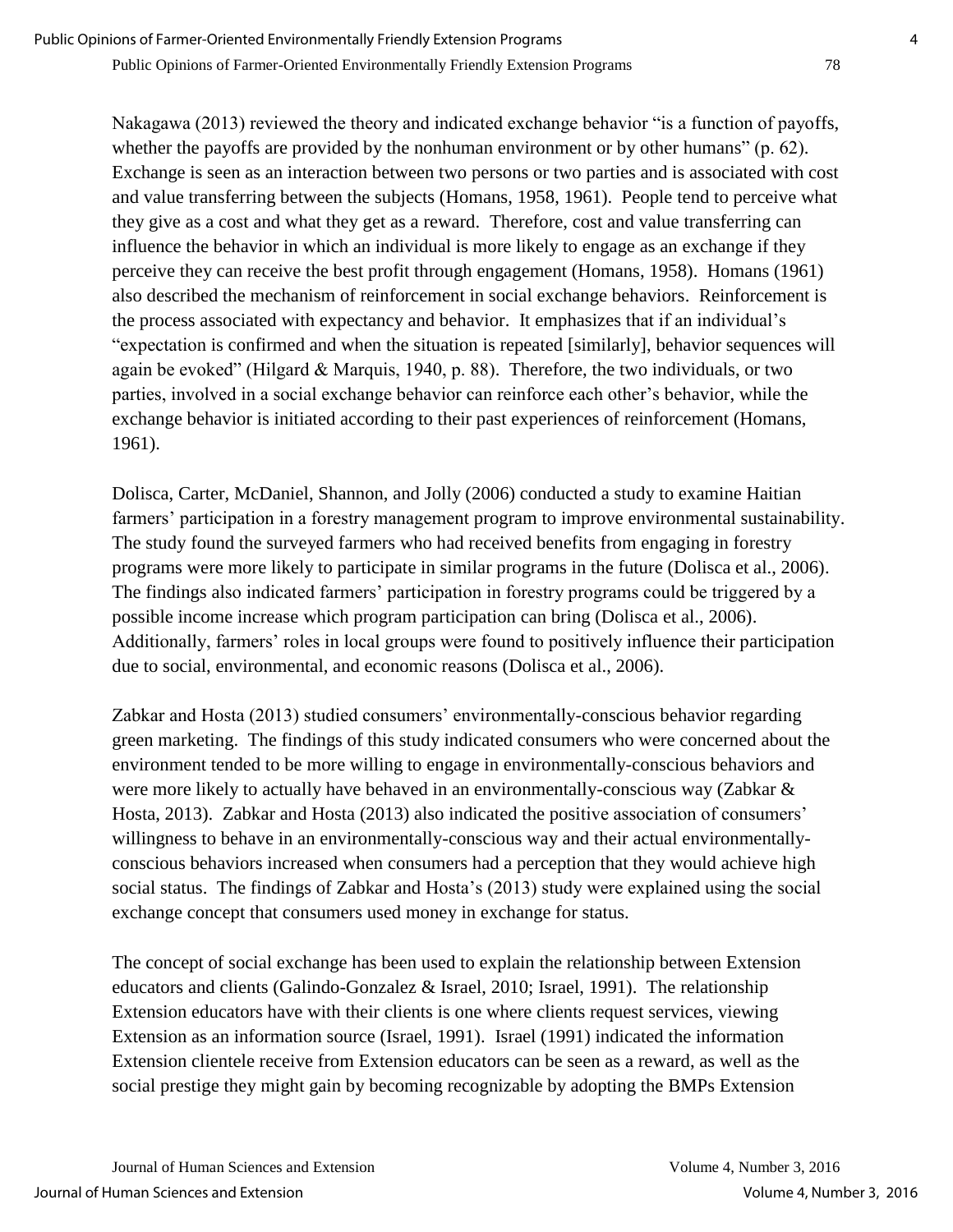educators suggested. However, the clientele also had to spend social costs, such as travel expenses, time used to receive services, extra communication effort by contacting other personnel, and further support for the Extension programs.

In Israel's (1991) study, patterns of preferred information channels among small farm operators were explored. The findings indicated the examined small farm operators had different preferences for information channels and suggested that Extension educators should develop sufficient coverage of programs, including information content, information channel, and service location, for the clientele to fulfill their different preferences based on the different cost/reward analysis systems each individual possesses. Moreover, Israel (1991) indicated the importance of trust in the social exchange system of Extension, suggesting trust between Extension educators and clientele should be examined to facilitate the services Extension offers (Israel, 1991). A related study conducted by Galindo-Gonzalez and Israel (2010) focused on Extension client satisfaction. The findings of this study also indicated the importance of trust in the Extension educator and clientele relationship. A recommendation was made that Extension educators should seek to understand clientele's satisfaction in order to establish trust by contacting clientele using their preferred information channels (Galindo-Gonzalez & Israel, 2010).

Based on Social Exchange Theory and past research, consumers who are more environmentallyconscious would be more willing to support actions associated with environmental protection. By supporting environmental protection actions, such as purchasing products from farmers engaged in BMPs, which is seen as an effort that can produce a cost, consumers would receive the perception of high social status, which is considered as a reward.

# **Purpose and Objectives**

The purpose of this study was to identify consumers' perceptions of BMPs used by Florida farmers to facilitate the development of farmer-oriented Extension programs which educate farmers about communicating with consumers to improve consumers' support of environmentally-friendly practices. The objectives of this study were to:

- 1. Identify consumers' perceptions of BMPs used by Florida farmers;
- 2. Identify consumers' beliefs, trust, and attitudes toward Florida farmers engaged in BMPs;
- 3. Identify the information sources and communication channels consumers use to stay informed about farming practices; and
- 4. Determine if there are differences in perceptions of BMPs used, beliefs, trust, attitudes, preferred information sources, and preferred communication channels based on demographic characteristics.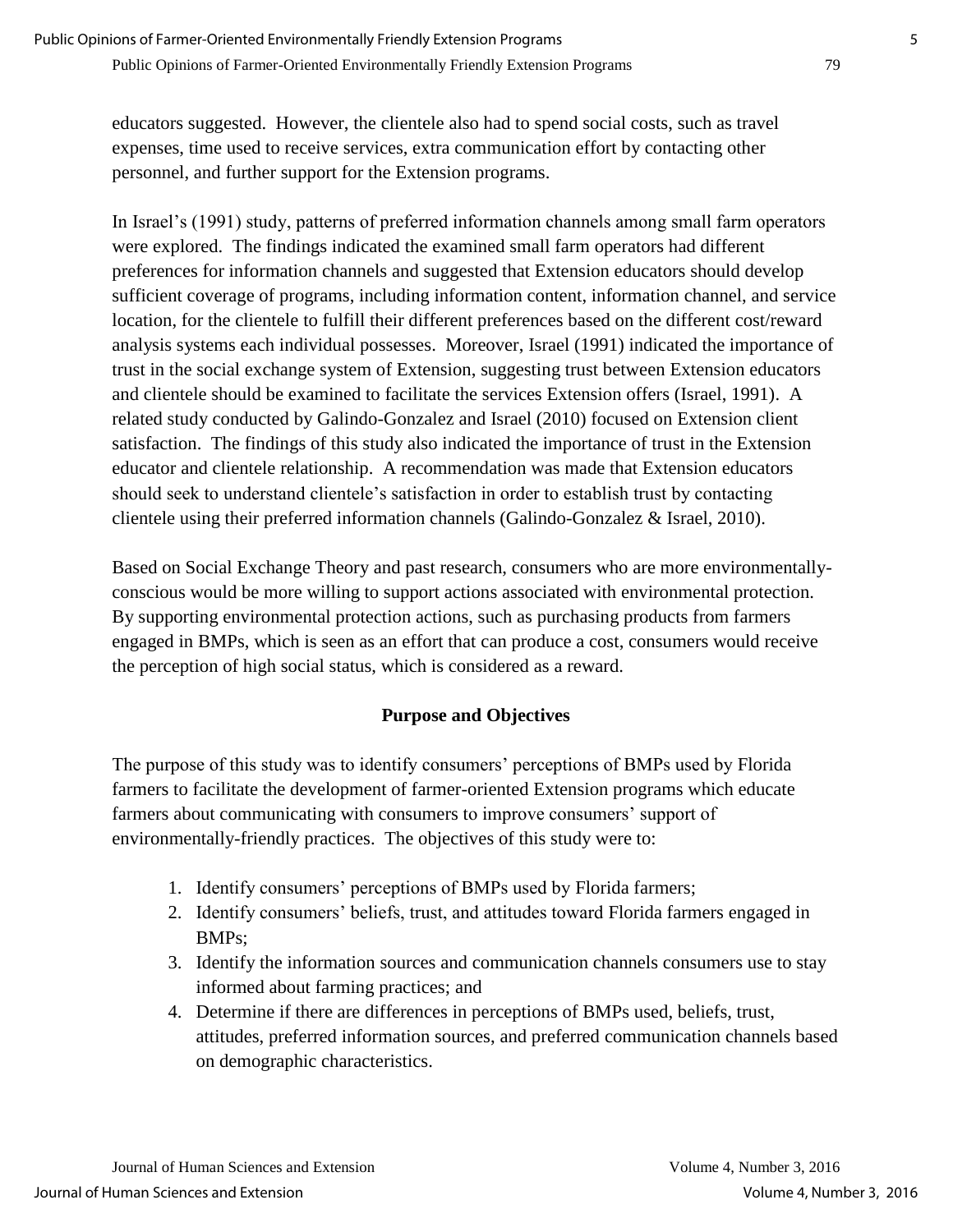### **Methods**

This study was a descriptive study using an online survey research design to accomplish the purpose and objectives. A survey questionnaire was used to collect consumers' perceptions of BMPs used by Florida farmers, perceptions of importance of Florida farmers' engagement in BMPs, belief and trust of farmers using BMPs, information sources used to receive farming information, and participation in public events. The survey was distributed to residents 18 years of age or older in seven counties located in southwest Florida. The seven southwest counties in Florida were chosen because they were the targeted area of the County Alliance for Responsible Environmental Stewardship Program, which is a BMP-related Extension program.

Prior to asking respondents' perceptions of BMPs, the definition of BMPs was provided as specific behaviors that, when followed, have been found to assist in reducing water pollution into water resources and maintaining, or even improving, water quality and agricultural production (USEPA, 2013). Respondents' perceptions of BMPs used by Florida farmers were measured on four items using a five-point Likert-type scale ranging from 1 = *Strongly Disagree*, 2 = *Disagree*, 3 = *Neither Disagree nor Agree*, 4 = *Agree*, 5 = *Strongly Agree*. A similar scale was used to measure respondents' perceptions of the importance of Florida farmers' engagement in BMPs with four items on a five-point Likert-type scale ranging from  $1 = Not$  *at All Important*,  $2 =$ *Slightly Important*, 3 = *Important*, 4 = *Very Important*, 5 = *Extremely Important*. Respondents' beliefs and trust of farmers using BMPs were measured by three statements using a five-point Likert-type scale also ranging from 1 = *Strongly Disagree*, 2 = *Disagree*, 3 = *Neither Disagree nor Agree*, 4 = *Agree*, 5 = *Strongly Agree*. The information sources respondents used to receive farming information and their participation in public events were collected by a "select all that apply" question, with eight listed information sources and eight listed public events. Lastly, respondents were asked to answer several demographic questions including sex, race/ethnicity, age, county of residence, area of residence, educational level, annual household income, and political beliefs.

To ensure validity of the researcher-developed instrument, survey questions were reviewed by a panel of experts and then pilot-tested before data collection. The panel of experts included the Associate Dean for Extension at the University of Florida, the assistant director of the UF/IFAS Center for Public Issues Education, the legal advisor of the Florida Farm Bureau Federation, the public affairs manager of the Mosaic Company, the community investment specialist of the Mosaic Company, an assistant professor specializing in agricultural communication, and two assistant professors specializing in Extension education and survey design.

A nonprobability opt-in sampling method was used in collaboration with a public opinion survey research company. A total of 865 individuals were recruited by the public opinion survey research company and entered the survey. However, quota sampling was enacted to restrict the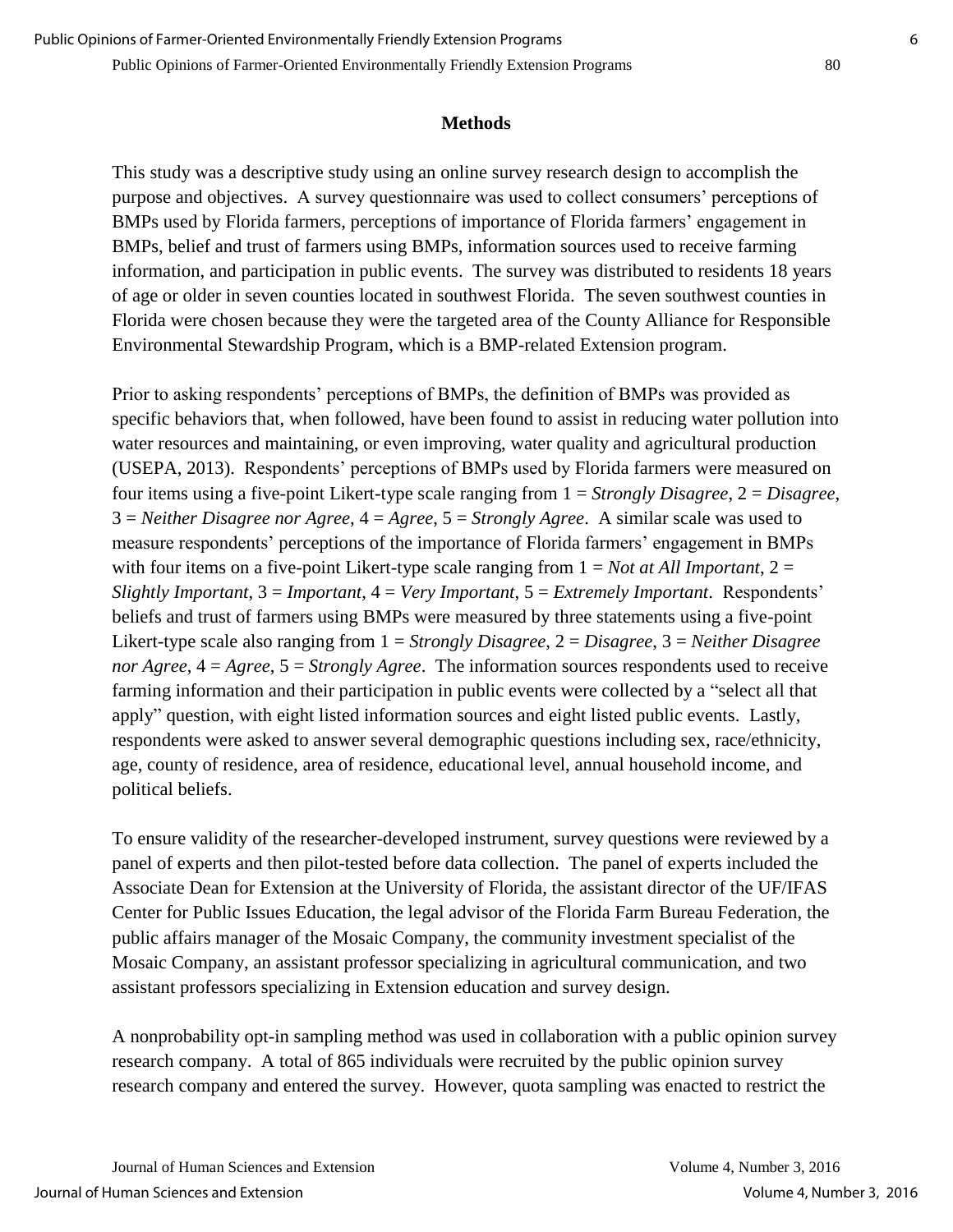participants to certain counties within Florida and ensure the respondents were representative of the county based on the county 2010 census profile for gender, race, and age. A total of 700 complete responses were collected, resulting in a participation rate of 81%. It is important to note the use of a nonprobability sampling method may lead to limitations including nonparticipation biases, selection, and exclusion (Baker et al., 2013). As a result, the interpretations of the results of this study are limited to the respondents. Once all the responses were collected, descriptive statistics, using  $SPSS^{\circledast}$  22.0, were conducted to reach the objectives of this study. Chi-square analysis was used to examine the existence of differences among demographic characteristics of sex, race, and age.

The demographic characteristics of the respondents can be seen in Table 1. The respondents included 412 (59%) females and 288 (41%) males. The majority of respondents were Caucasian/White (Non-Hispanic) ( $n = 657, 94\%$ ), followed by African American ( $n = 19, 3\%$ ); while 4% of the respondents considered their ethnicity as Hispanic  $(n = 28)$ . The respondents were mostly aged between 50 and 79 (63%) with 27% (*n* = 189) between 60 and 69 and 19% (*n*  $= 135$ ) between 50 and 59.

| Respondents                    |     |      |
|--------------------------------|-----|------|
| <b>Characteristic</b>          | n   | %    |
| <i>Sex</i>                     |     |      |
| Female                         | 412 | 58.9 |
| Male                           | 288 | 41.1 |
| Race                           |     |      |
| African American               | 19  | 2.7  |
| Asian                          | 6   | 0.9  |
| Caucasian/White (Non-Hispanic) | 657 | 93.9 |
| Native American                | 7   | 1.0  |
| Other                          | 11  | 1.6  |
| <b>Hispanic Ethnicity</b>      | 28  | 4.0  |
| Age                            |     |      |
| 19 and younger                 | 4   | 0.6  |
| 20-29                          | 44  | 6.3  |
| 30-39                          | 86  | 12.3 |
| 40-49                          | 105 | 15.0 |
| 50-59                          | 135 | 19.3 |
| 60-69                          | 189 | 27.0 |
| 70-79                          | 119 | 17.0 |
| $80+$                          | 17  | 2.4  |

*Table 1. Demographic Characteristics of the Respondents*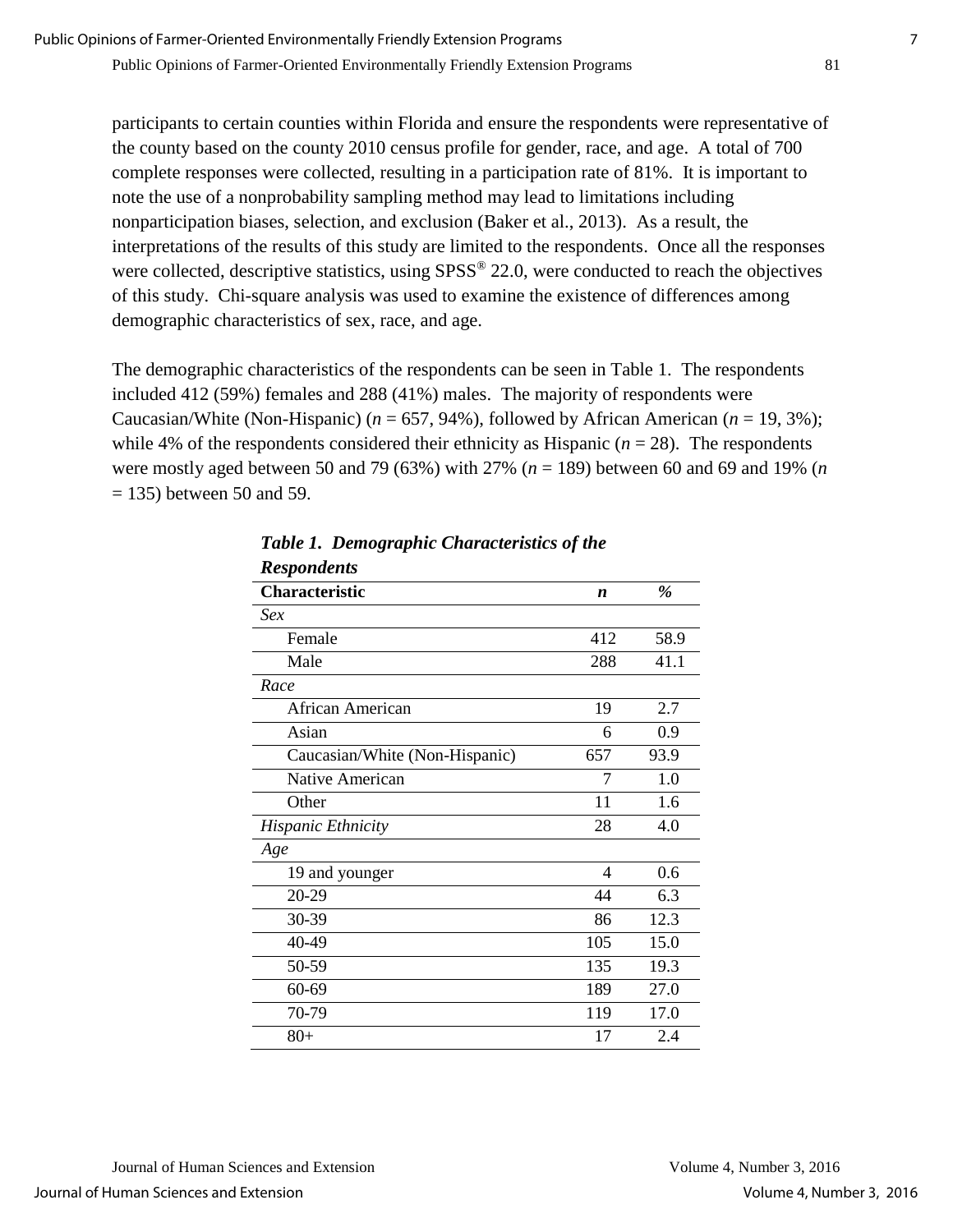#### **Results**

#### **Perceptions of BMPs Used by Farmers**

Respondents were asked their level of agreement or disagreement about the BMPs farmers in Florida practice on a five-point Likert-type scale (1 = *Strongly Disagree*, 2 = *Disagree*, 3 = *Neither Disagree nor Agree*, 4 = *Agree*, 5 = *Strongly Agree*) (Table 2). A majority of the respondents agreed or strongly agreed Florida farmers practice proper pest management (*n* = 367, 53%), water management (*n* = 358, 51%), and nutrient management (*n* = 353, 51%), while 51% of respondents  $(n = 288)$  were undecided if they agreed or disagreed that Florida farmers practice proper sediment management.

|                     | Perception BMPs are Used by Farmers (%) |                 |                 |       |                 |  |  |
|---------------------|-----------------------------------------|-----------------|-----------------|-------|-----------------|--|--|
|                     |                                         | <b>Neither</b>  |                 |       |                 |  |  |
|                     | <b>Strongly</b>                         |                 | <b>Disagree</b> |       | <b>Strongly</b> |  |  |
| <b>BMPs</b>         | <b>Disagree</b>                         | <b>Disagree</b> | nor Agree       | Agree | Agree           |  |  |
| Pest management     | 0.9                                     | 4.9             | 41.9            | 44.6  | 7.9             |  |  |
| Water management    | 1.9                                     | 7.4             | 39.6            | 41.0  | 10.1            |  |  |
| Nutrient management | 1.0                                     | 4.7             | 43.9            | 41.9  | 8.6             |  |  |
| Sediment management |                                         | 6.7             | 51.1            | 33.7  | 7.4             |  |  |

#### *Table 2. Perceptions of Farmers' BMPs Use*

When asked the level of importance the respondents associated with Florida farmers' engagement in the BMPs on a five-point Likert-type scale (1 = *Not at All Important*, 2 = *Slightly Important*, 3 = *Fairly Important*, 4 = *Highly Important*, 5 = *Extremely Important*), 80% of the respondents (*n* = 560) indicated water management as highly or extremely important, 72% (*n* = 505) indicated nutrient management as highly or extremely important, 71% (*n* = 495) indicated pest management as highly or extremely important, and 66% (*n* = 462) indicated sediment management as highly or extremely important (Table 3).

|                     | <b>Importance of Farmers' Engagement in BMPs (%)</b> |                  |                  |                  |                  |  |  |  |  |
|---------------------|------------------------------------------------------|------------------|------------------|------------------|------------------|--|--|--|--|
|                     | Not at All                                           | Slightly         | Fairly           | <b>Highly</b>    | <b>Extremely</b> |  |  |  |  |
| <b>BMPs</b>         | <b>Important</b>                                     | <i>Important</i> | <b>Important</b> | <b>Important</b> | <b>Important</b> |  |  |  |  |
| Water management    | 0.6                                                  | 1.4              | 18.0             | 35.1             | 44.9             |  |  |  |  |
| Nutrient management | 0.4                                                  | 1.7              | 25.7             | 42.7             | 29.4             |  |  |  |  |
| Pest management     | 0.4                                                  | 1.7              | 27.1             | 43.7             | 27.0             |  |  |  |  |
| Sediment management | 0.4                                                  | 4.3              | 29.3             | 374              | 28.6             |  |  |  |  |

#### *Table 3. Importance Associated with Farmers' Engagement in BMPs*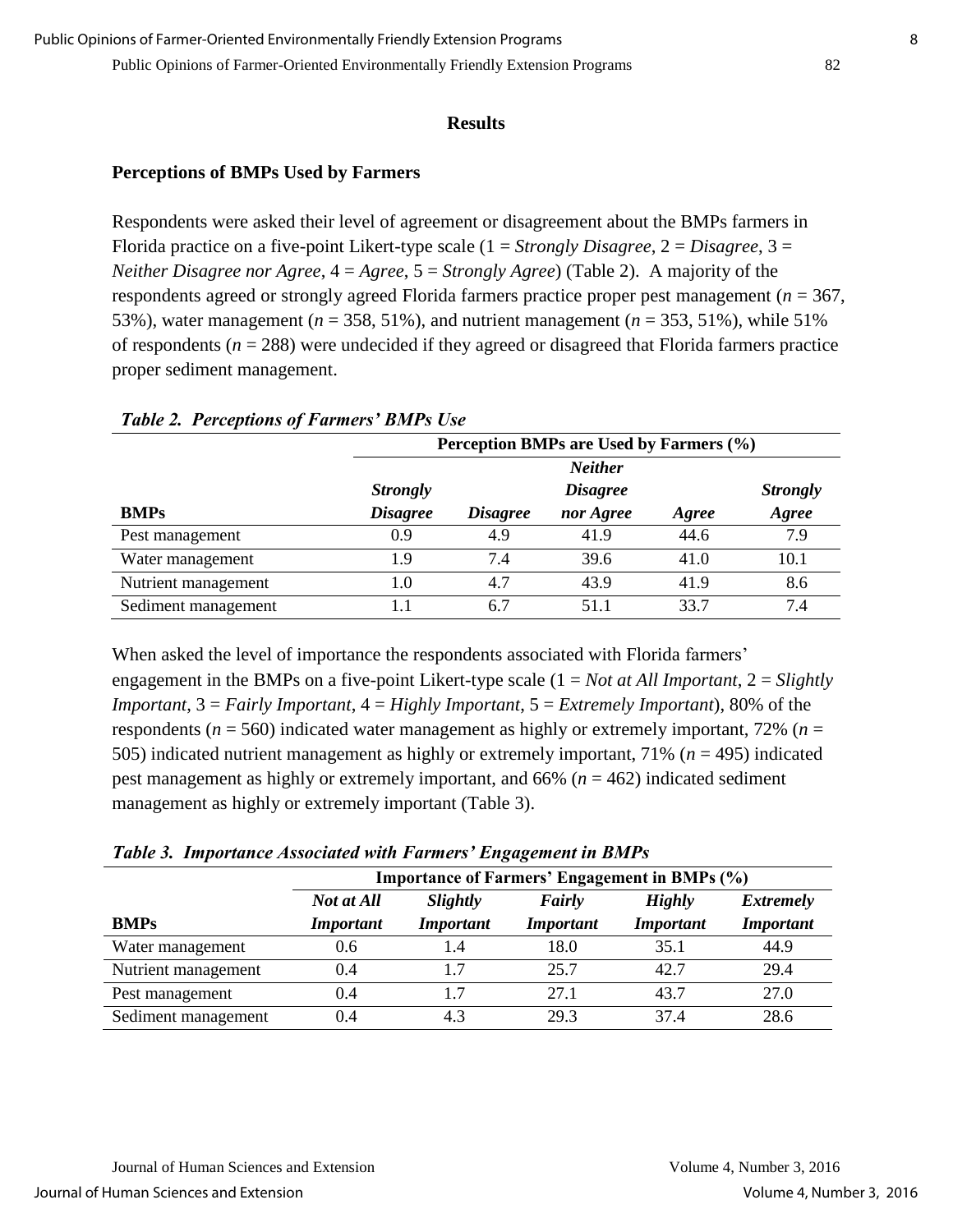## **Beliefs, Trust, and Attitudes Toward Farmers' Engagement in BMPs**

Respondents identified their beliefs, trust, and attitudes toward Florida farmers' engagement in BMPs based on three statements on a five-point Likert-type scale (1 = *Strongly Disagree*, 2 = *Disagree*, 3 = *Neither Disagree nor Agree*, 4 = *Agree*, 5 = *Strongly Agree*) (Table 4). Seventyfive percent of respondents ( $n = 525$ ) agreed or strongly agreed they believed farmers practicing BMPs care about the environment,  $64\%$  ( $n = 446$ ) agreed or strongly agreed they trust farmers practicing BMPs more than those that do not, and 68% (*n* = 473) agreed or strongly agreed they would rather purchase products from a farmer that uses BMPs than one who does not.

| <b>Beliefs, Trust, and Attitudes toward Farmers'</b>                                       |                            |                        |                        |       |                 |  |  |
|--------------------------------------------------------------------------------------------|----------------------------|------------------------|------------------------|-------|-----------------|--|--|
|                                                                                            | Engagement in BMPs $(\% )$ |                        |                        |       |                 |  |  |
|                                                                                            |                            |                        | <b>Neither</b>         |       |                 |  |  |
|                                                                                            | <b>Strongly</b>            |                        | <i><b>Disagree</b></i> |       | <b>Strongly</b> |  |  |
| Category                                                                                   | <b>Disagree</b>            | <i><b>Disagree</b></i> | nor Agree              | Agree | Agree           |  |  |
| I believe farmers practicing BMPs<br>care about the environment.                           | 0.3                        | 0.9                    | 23.9                   | 51.7  | 23.3            |  |  |
| I trust farmers practicing BMPs<br>more than those that do not.                            | 0.6                        | 0.6                    | 35.1                   | 43.6  | 20.1            |  |  |
| I would rather purchase products<br>from a farmer that uses BMPs than<br>those who do not. | 0.4                        | 1.0                    | 31.0                   | 41.1  | 26.4            |  |  |

## *Table 4. Beliefs, Trust, and Attitudes Toward Farmers' Engagement in BMPs*

## **Information Sources and Communication Channels**

Respondents were asked which information sources they used to receive farming information (Table 5). Information sources used by the most respondents were television (*n* = 384, 55%), newspaper ( $n = 375, 54\%$ ), and the Internet ( $n = 289, 41\%$ ). Respondents who selected "Other" indicated they also used books, research publications, Extension services, school courses, other personal contacts, and the radio as sources for farming information.

| Tuble 5. Thjormanon Sources Osea to Kecelve I arming Thjormanon |     |      |  |  |
|-----------------------------------------------------------------|-----|------|--|--|
| <b>Information Sources</b>                                      | n   | %    |  |  |
| Television                                                      | 384 | 54.9 |  |  |
| Newspaper                                                       | 375 | 53.6 |  |  |
| Internet                                                        | 289 | 41.3 |  |  |
| Self-observation                                                | 253 | 36.1 |  |  |
| Friends/families                                                | 153 | 21.9 |  |  |
| Magazine                                                        | 61  | 8.7  |  |  |
| Attending activities/events                                     | 48  | 6.9  |  |  |
| Other                                                           | 47  | 6.7  |  |  |

|  | Table 5. Information Sources Used to Receive Farming Information |  |  |  |  |  |
|--|------------------------------------------------------------------|--|--|--|--|--|
|--|------------------------------------------------------------------|--|--|--|--|--|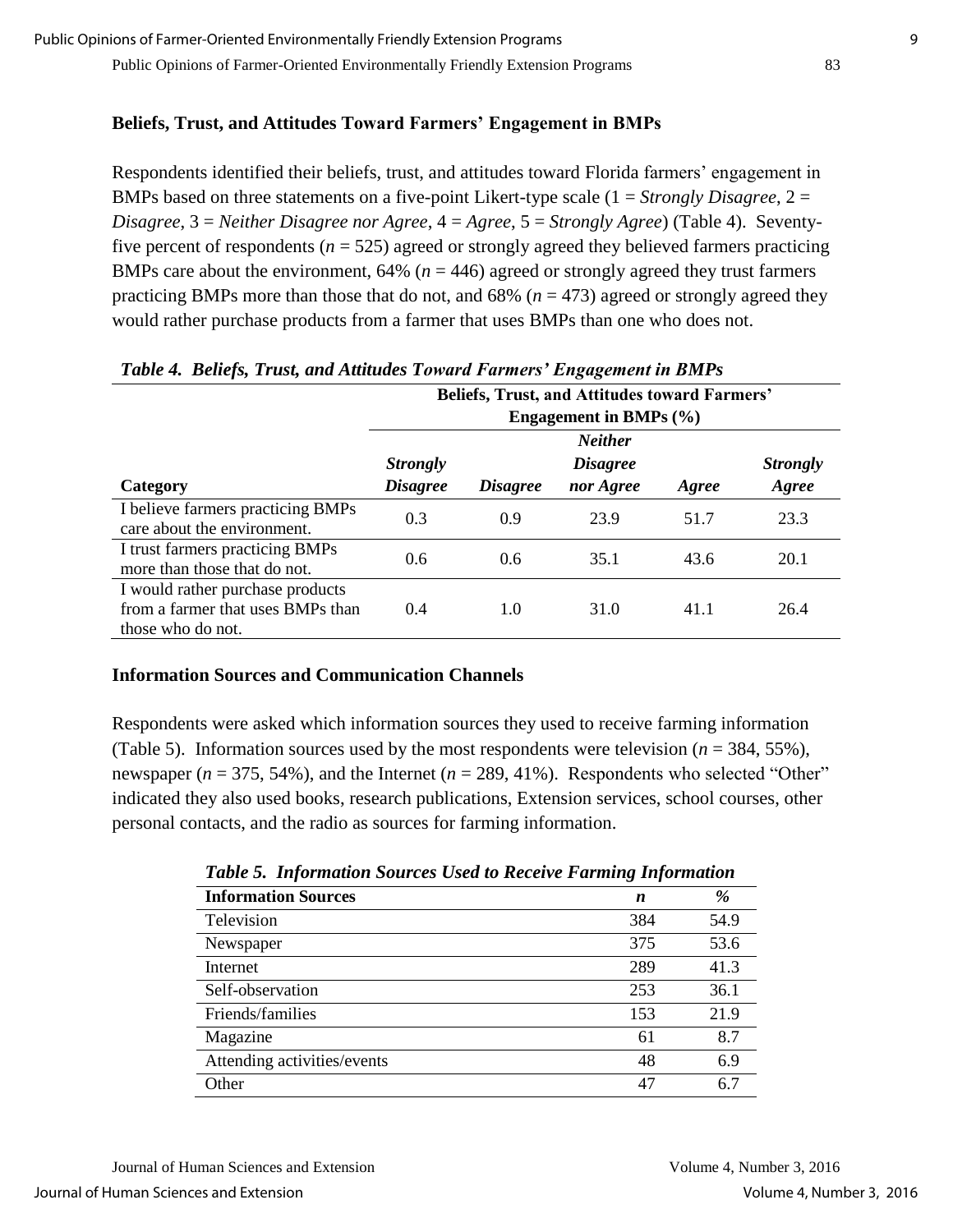The respondents indicated the public events they attended (Table 6). Farmers' markets ( $n = 497$ , 71%), local festivals/fairs ( $n = 396, 57\%$ ), and sporting events ( $n = 265, 38\%$ ) were the public events with the most responses. For the respondents who chose "Other," church, concerts, community meetings, and art shows were the events in which they participated.

| Tubic 6. Tubile Events I anticipated in as Communication Channels |     |      |  |  |  |
|-------------------------------------------------------------------|-----|------|--|--|--|
| <b>Information Sources</b>                                        | n   | %    |  |  |  |
| Farmers' markets                                                  | 497 | 71.0 |  |  |  |
| Local festivals/fairs                                             | 396 | 56.6 |  |  |  |
| Sporting events                                                   | 265 | 37.9 |  |  |  |
| Community volunteer activities                                    | 141 | 20.1 |  |  |  |
| Seminar/conference                                                | 87  | 12.4 |  |  |  |
| Other                                                             | 59  | 8.4  |  |  |  |
| Public workshops                                                  | 54  | 7.7  |  |  |  |
| Local farm expo                                                   | 44  | 6.3  |  |  |  |

*Table 6. Public Events Participated in as Communication Channels*

## **Differences Based on Demographics**

Differences in the areas of interest were analyzed by demographic characteristics (sex, race, and age) (Table 7). In respondents' perceptions of farmers' use of BMPs, the only difference between demographics was found in pest management in race  $(\chi^2(16) = 29.03, p = .02)$ . As for the importance associated with farmers' engagement in BMPs, differences in sex were found in items of nutrient management ( $\chi^2(4) = 14.29$ ,  $p = .01$ ) and pest management ( $\chi^2(4) = 11.47$ ,  $p$  $= .02$ ), while differences in age were found in pest management ( $\chi^2(28) = 48.84$ ,  $p = .01$ ) and water management  $(\chi^2(28) = 48.12, p = .01)$ . When examining the differences between demographics in beliefs, trust, and attitudes toward farmers' engagement in BMPs, differences in sex and age were both found in beliefs ( $\chi^2(4) = 10.11$ ,  $p = .04$ ;  $\chi^2(28) = 51.30$ ,  $p = .01$ ). Demographic differences in information sources used to receive farming information were identified in sex and race in newspaper only  $(\chi^2(1) = 3.83, p = .05; \chi^2(4) = 21.71, p = .00)$ , while differences in age were identified in newspaper ( $\chi^2(7) = 91.31$ ,  $p = .00$ ) and television ( $\chi^2(7) =$ 33.42,  $p = .00$ ). As for respondents' public events participated in as communication channels, demographic differences were found in sex in sporting events ( $\chi^2(1) = 18.24$ ,  $p = .00$ ), local festivals/fairs ( $\chi^2(1) = 10.52$ , *p* = .00), and farmers' markets ( $\chi^2(1) = 5.21$ , *p* = .02), while differences in age were identified only in farmers' markets ( $\chi^2(7) = 86.42$ ,  $p = .05$ ).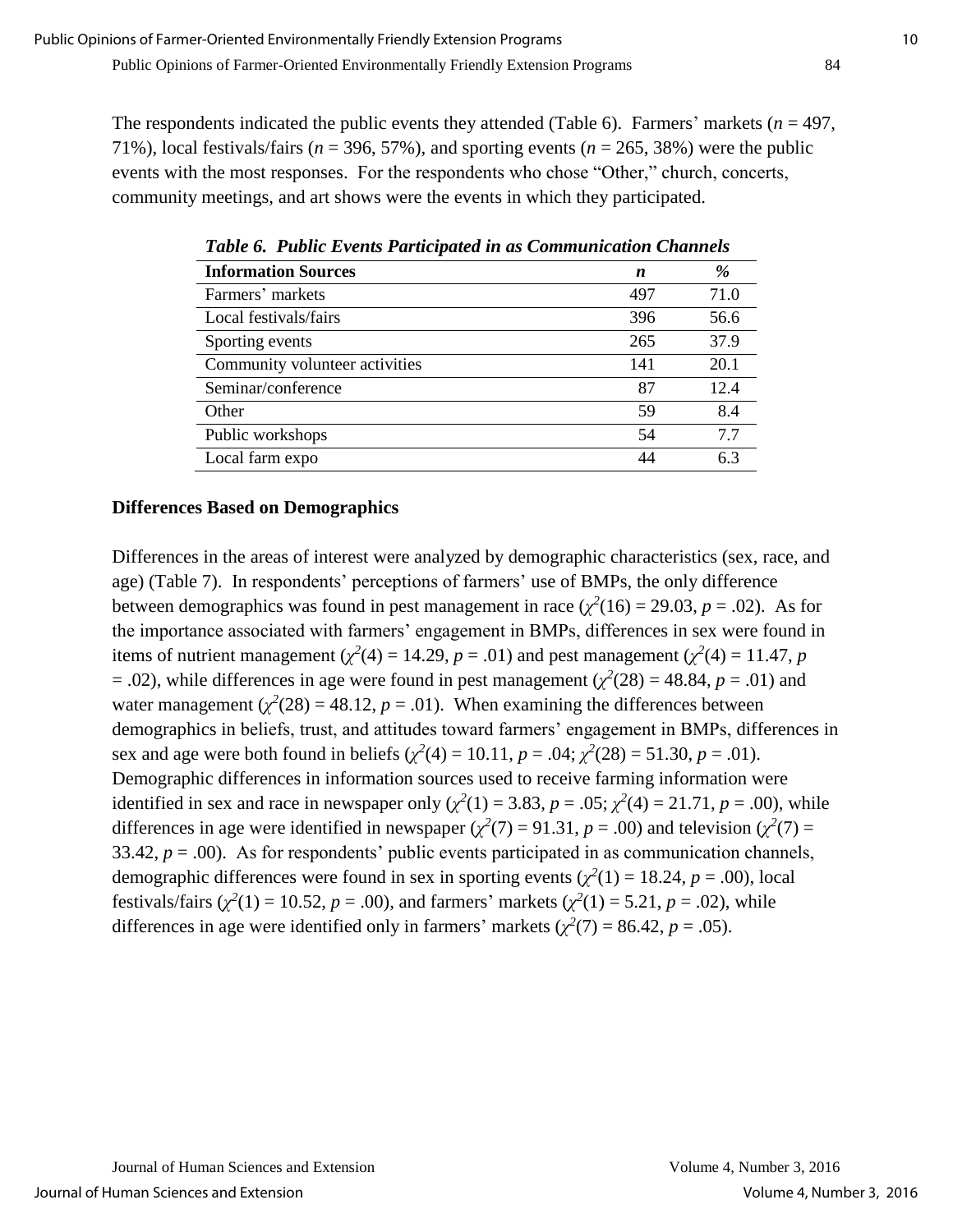|                                                                  | <b>Sex</b> |                  | Race     |                  | Age      |                  |
|------------------------------------------------------------------|------------|------------------|----------|------------------|----------|------------------|
| <b>Items</b>                                                     | $\chi^2$   | $\boldsymbol{p}$ | $\chi^2$ | $\boldsymbol{p}$ | $\chi^2$ | $\boldsymbol{p}$ |
| Perceptions of Farmers' Use of BMPs                              |            |                  |          |                  |          |                  |
| Sediment management                                              | 7.06       | .13              | 19.33    | .25              | 16.14    | .96              |
| Nutrient management                                              | 3.21       | .52              | 24.29    | .08              | 39.64    | .07              |
| Pest management                                                  | 2.89       | .58              | 29.03    | $.02*$           | 28.21    | .45              |
| Water management                                                 | 2.82       | .59              | 12.63    | .70              | 28.82    | .42              |
| Importance Associated with Farmers' Engagement in BMPs           |            |                  |          |                  |          |                  |
| Nutrient management                                              | 14.29      | $.01*$           | 10.07    | .86              | 31.08    | .31              |
| Pest management                                                  | 11.47      | $.02*$           | 7.33     | .97              | 48.84    | $.01*$           |
| Sediment management                                              | 8.38       | .08              | 5.40     | .99              | 25.41    | .61              |
| Water management                                                 | 2.83       | .59              | 13.35    | .65              | 48.12    | $.01*$           |
| Beliefs, Trust, and Attitudes toward Farmers' Engagement in BMPs |            |                  |          |                  |          |                  |
| <b>Beliefs</b>                                                   | 10.11      | $.04*$           | 8.81     | .92              | 51.30    | $.01*$           |
| Attitudes                                                        | 5.35       | .25              | 16.02    | .45              | 38.75    | .09              |
| <b>Trust</b>                                                     | 3.10       | .54              | 11.45    | .78              | 36.88    | .12              |
| <b>Preferred Information Sources</b>                             |            |                  |          |                  |          |                  |
| Newspaper                                                        | 3.83       | $.05*$           | 21.71    | $.00*$           | 91.31    | $.00*$           |
| Television                                                       | 2.89       | .09              | 3.63     | .46              | 33.42    | $.00*$           |
| Friends/families                                                 | 2.77       | .10              | 7.99     | .09              | 11.45    | .12              |
| Internet                                                         | 1.23       | .27              | 5.28     | .26              | 11.31    | .13              |
| Other                                                            | .51        | .47              | 2.33     | .68              | 6.70     | .46              |
| Magazine                                                         | .09        | .77              | 2.78     | .60              | 5.25     | .63              |
| Attending activities/events                                      | .05        | .82              | 4.65     | .33              | 6.87     | .44              |
| Self-observation                                                 | .02        | .89              | 5.55     | .24              | 9.33     | .23              |
| <b>Preferred Communication Channels</b>                          |            |                  |          |                  |          |                  |
| Sporting events                                                  | 18.24      | $.00*$           | .89      | .93              | 85.01    | .06              |
| Local festivals/fairs                                            | 10.52      | $.00*$           | 3.62     | .46              | 55.34    | .82              |
| Farmers' markets                                                 | 5.21       | $.02*$           | 3.28     | .51              | 86.42    | $.05*$           |
| Seminar/conference                                               | 3.65       | .06              | 5.41     | .25              | 60.38    | .67              |
| Community volunteer activities                                   | 1.80       | .18              | 2.02     | .73              | 67.96    | .41              |
| Public workshops                                                 | 1.47       | .23              | 7.15     | .13              | 44.42    | .98              |
| Other                                                            | .23        | .63              | 6.52     | .16              | 51.25    | .91              |
| Local farm expo                                                  | .08        | .78              | 1.72     | .79              | 54.94    | .83              |

*Table 7. Differences Based on Demographics*

\*Significant difference was found at the .05 level.

#### **Conclusion**

The findings of this study showed almost half of the respondents perceived that Florida farmers practice proper BMPs. However, the other half were undecided if Florida farmers practice proper BMPs. Despite being undecided about the actual practices in which farmers engaged, the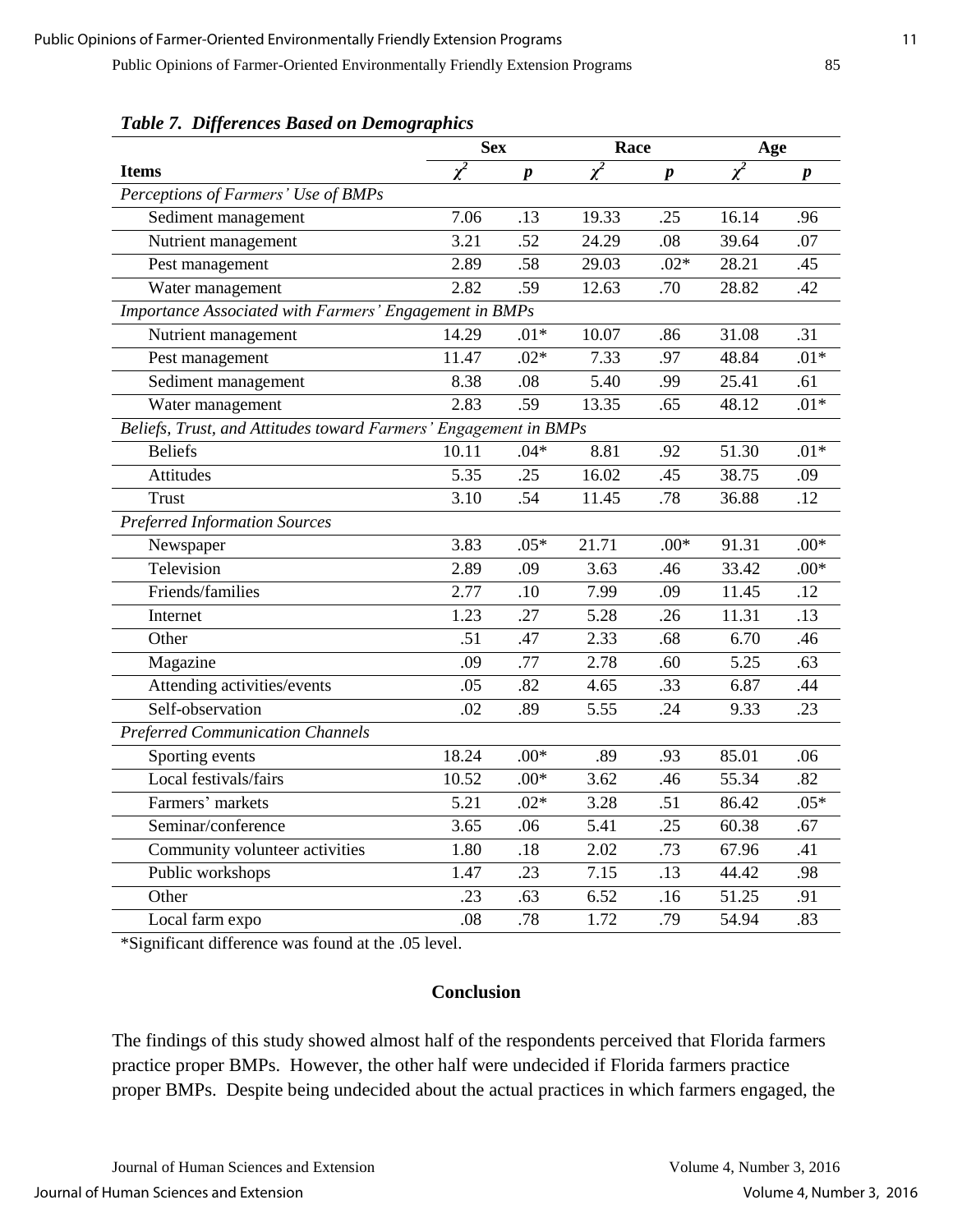majority of the respondents perceived farmers' engagement in BMPs to be highly important. These findings agreed with the findings from Schultz (2001) and Wray-Lake et al. (2010) when they discovered the general public was aware of the importance of environmental quality and protection.

When investigating respondents' beliefs, trust, and attitudes toward farmers' engagement in BMPs, the findings indicated the majority of respondents 1) believed farmers' use of BMPs shows they care for the environment, 2) trusted farmers who practice BMPs more than those who do not, and 3) preferred to purchase products from farmers practicing BMPs compared to those not practicing BMPs. The findings of this study were similar to those of Zabkar and Hosta (2013) which indicated consumers' concern about the environment is positively associated with their willingness to perform environmentally-conscious behavior with an exchange concept, as well as the findings of Yiridoe et al. (2005) which indicated consumers' perceptions of agriculture and their attitudes and behaviors associated with food purchases reflect their concern about the environment. In this study, most of the respondents agreed that farmers should engage in BMPs and indicated their willingness to provide credit to farmers engaging in BMPs by offering them their trust and willingness to place value on purchasing their products. Since this study was descriptive in nature, the associated levels between respondents' environmental concern and their behavior related to environmental protection was not identified. Overall, the findings of this study aligned with Social Exchange Theory (Homans, 1958) and can be explained according to the similarity between the findings of this study and Zabkar and Hosta's (2013) study. The respondents' perceived importance of farmers' engagement in BMPs led to their beliefs that farmers care about the environment, which is shown through farmers practicing BMPs. As a result, respondents would consider expending costs, which were their trust and willingness to purchase in this case, in exchange for rewards, which could be a positive feeling of protecting the environment and an improvement of their social status.

In this study, the potential communication channels providing farming information and interactive opportunities were similar to those described by Leeuwis (2004) and Galindo-Gonzalez and Israel (2010). Most of the respondents received farming information from mass media, such as television, newspaper, and the Internet, while personal observation, interactive information sharing through family and friends, and participation in activities and events were also reported by respondents as communication channels used. Moreover, the findings indicated the importance of farmers' markets and local festivals and fairs as communication channels. As suggested by Israel (1991), sufficient information coverage through information channels can benefit Extension clientele's preferences based on an individual's cost/reward system for exchange. Therefore, the findings in this study, which indicated a wide range of information channels the respondents preferred to use, can be tied back to the exchange concept similar to the findings of Israel's (1991) study.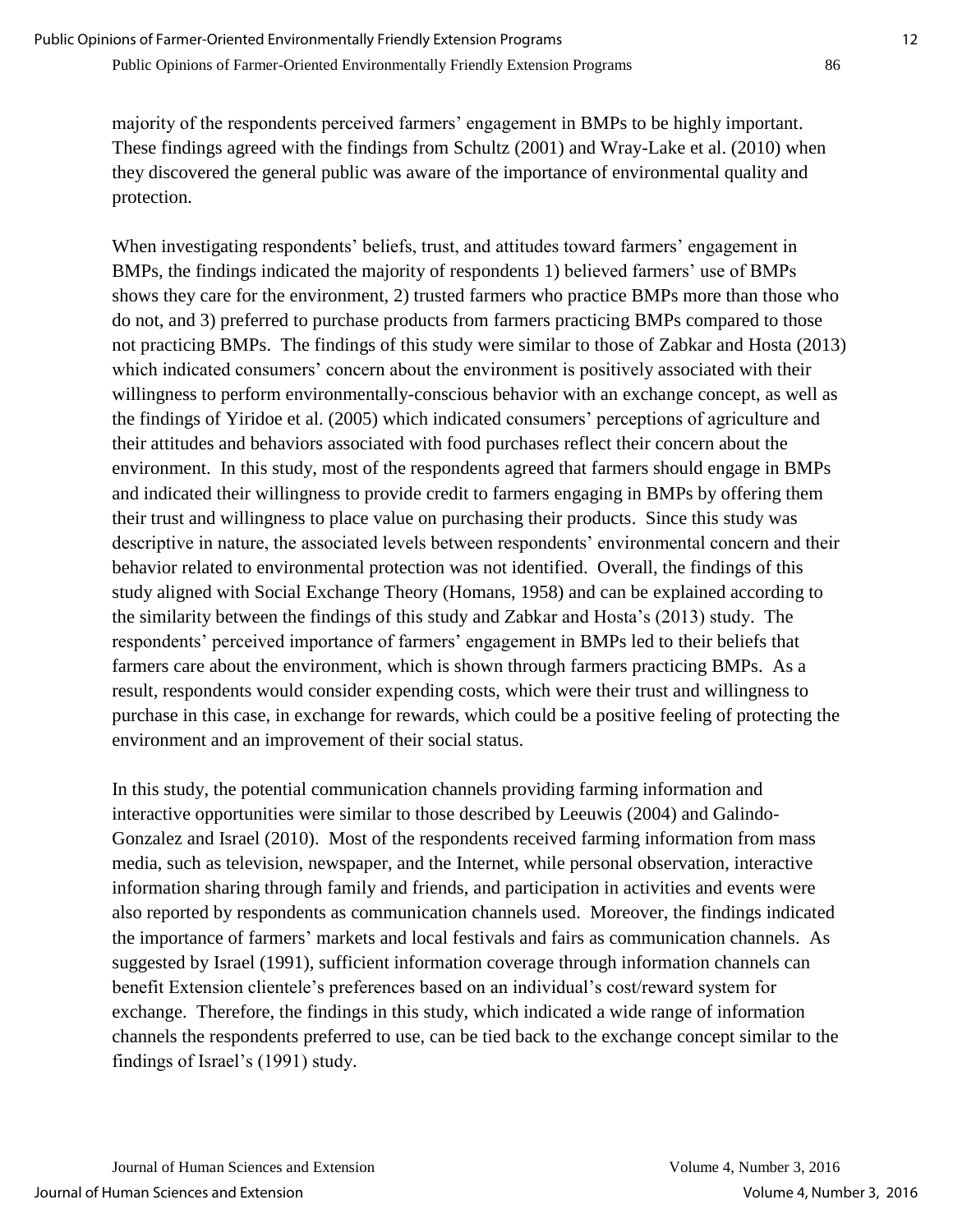While differences between demographics in respondents' opinions were also examined in this study, different response patterns were revealed in different demographic characteristics. Such results indicated some of respondents' perceptions, uses of information channels, and participation in public events differed by sex, race, and age.

## **Implications**

Based on the findings of this study, the key implications for Extension educators are the need to connect the general public with farmers through the proper communication channels so more information about BMPs can be disseminated. According to the findings, a knowledge gap was found with almost half of the respondents unable to make clear decisions about their agreement or disagreement that Florida farmers practice proper BMPs. Moreover, within the four listed BMPs, the water management BMP was perceived as an extremely important BMP and received the most responses that it was practiced properly by Florida farmers. Conversely, the sediment management BMP received the most responses as undecided whether or not it was practiced properly by Florida farmers, while the least number of respondents perceived it as a highly or extremely important BMP. These findings indicated differences existed in respondents' familiarity with the different types of BMPs, and also implied people are more aware of subject matter closer to their life.

Three-fourths of the respondents agreed or strongly agreed they believed farmers practicing BMPs care about the environment, but the proportion of respondents dropped by 11% when asked about their trust of farmers practicing BMPs, and dropped by 7% when asked if they would support farmers practicing BMPs. These findings implied trust with farmers may be developed on more than just farmers' engagement in BMPs. Moreover, even though most would be willing to support farmers who practice BMPs, some may have other concerns taking higher priority than support of farmers using BMPs when making food purchases. According to Social Exchange Theory (Homans, 1958), people's decisions to perform a certain behavior, such as purchasing products from farmers who practice BMPs, will need an evaluation process regarding the cost and reward transfer (Cook et al., 2013). People who have a high level of trust and therefore support for farmers using BMPs, are receiving the sufficient profit from exchanging their financial resources when purchasing products with farmers' engagement in environmentally protective practices and will continue to be more likely to continue this behavior.

When examining preferred communication channels, the respondents of this study indicated they preferred to use mass media and interactive events, such as farmers' markets, as communication channels. This finding supports Borisova et al.'s (2012) study that all of the identified information sources in this study can be used to spread farming information, and the study of Abel et al. (1999) which described the importance of farmers' markets as information sources and educational avenues. However, although 71% of respondents indicated they attended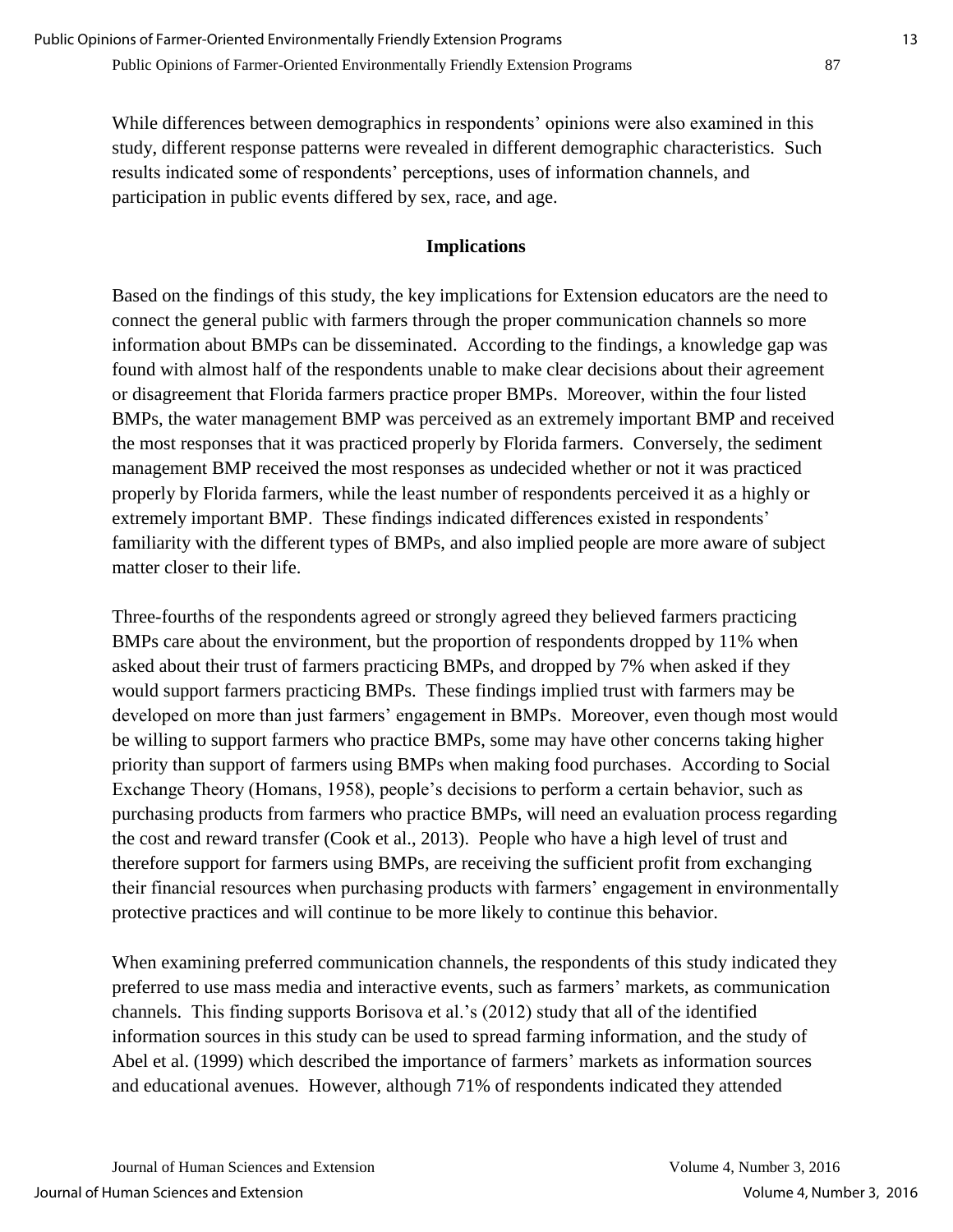farmers' markets, only 7% of respondents reported their use of attending activities and events as information sources for farming information. This finding implies farmers' markets have not been used as an information distribution point properly in the studied area.

Lastly, the differences between demographic characteristics of sex, race, and age in this study were found in certain perception and communication channel items. Such findings imply respondents in different races may have different understanding about farmers' use of nutrient BMPs, while respondents' in different sex and ages may have different levels of concerns and beliefs about farmers' engagement in certain BMPs. Additionally, sex, race, and age may influence respondents' selection of using certain communication channels.

## **Recommendations**

Extension has made efforts toward educating farmers on the importance of using BMPs and even management strategies for BMP application to protect the agricultural environment (Allen et al., 1991; USEPA, 2010; Young, 2011). According to the findings of this study, consumers did perceive practicing BMPs as important, and therefore, Extension should continue its efforts regarding current BMP-related educational programs to keep farmers updated on new technologies and try to reach farmers who have not been involved in programs emphasizing the implementation of BMPs.

Findings also indicated the existence of a knowledge gap in terms of consumers' understanding of the actual BMPs of which farmers engage. Thus, further emphasis should be placed by Extension on BMP educational programs associated with communication to connect farmers with consumers around specific BMPs that may seem foreign to consumers. As Jordan and Constance (2008) suggested, consumers should be considered as a part of a sound agricultural system for environmental, economic, and social goods and therefore be engaged in the conversation as the separation between farmer and consumer are leading to these identified knowledge gaps.

When developing Extension programming, Extension educators should consider incorporating tips on how to use the information sources and communication channels suggested by this study. Extension, as an authorized information source, could help farmers spread information about environmentally-sustainable farming practices by providing related information through mass media and on state and county Extension websites and other online sources. Other than being visible on mass media and the Internet, farmers' markets should be used as an interactive opportunity for farmers to communicate directly with consumers (Abel et al., 1999). The communication should use a language consumers can understand through conversations started from topics which directly relate to a consumer's daily life (e.g., water use) and are attractive to the consumers to facilitate their understanding of agriculture (Leeuwis, 2004).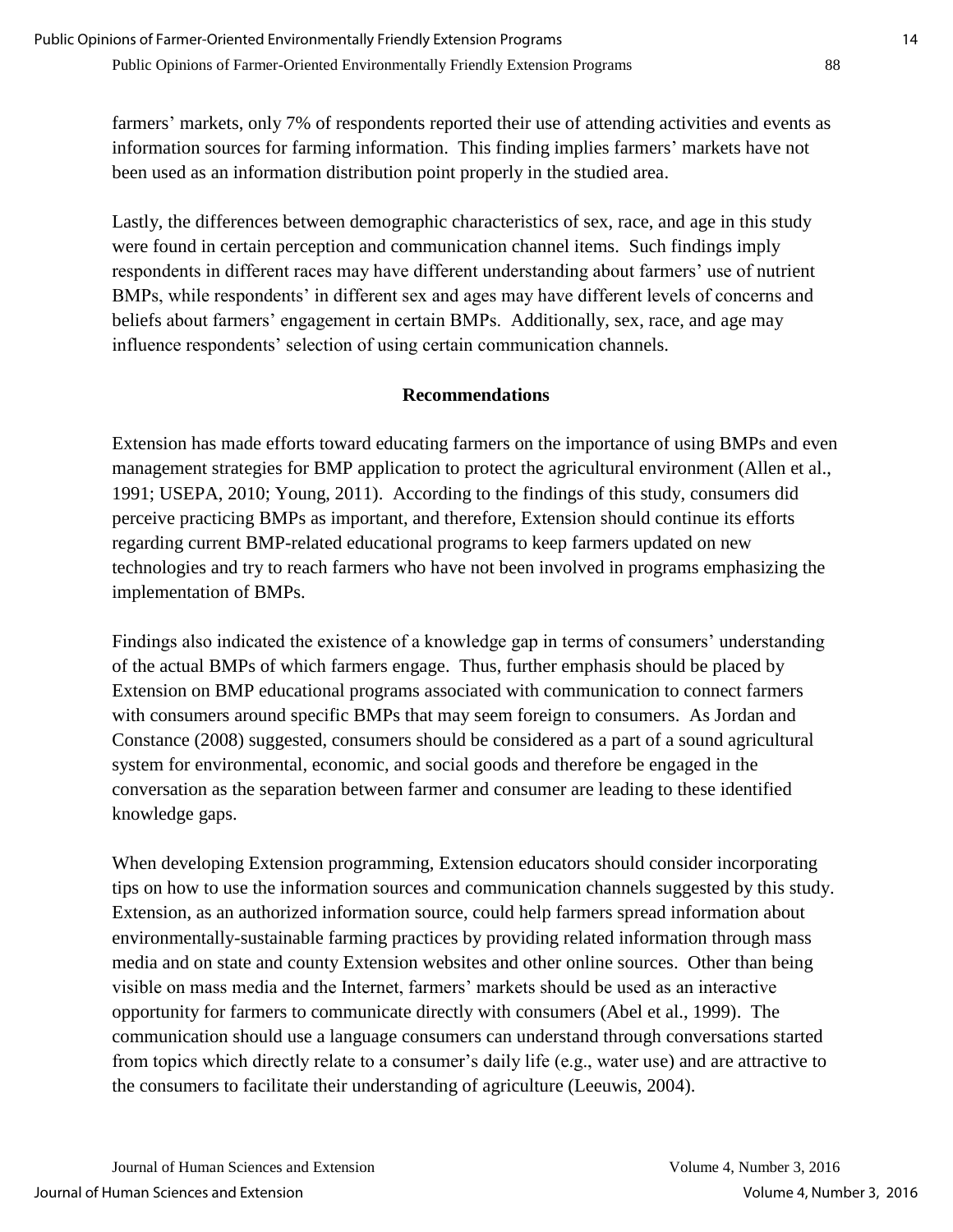Future studies are also recommended based on the findings of this study. In order to provide thorough recommendations to Extension to improve the effectiveness of BMP educational programs targeting consumers, differences between demographics should be located by each characteristic in future studies. Similar studies can be conducted in different areas of Florida and other states to explore the results in different locations where programs may not be focused on BMPs. Comparison studies can also be conducted to explore variations of people's perceptions in multiple locations. A correlational study analyzing the relationships between people's perceptions of BMPs and trust and willingness to purchase could be used to further examine relationships and to investigate and demonstrate the existence of possible trends. Moreover, factors impacting consumers' trust in farmers beyond farmers' engagement in BMPs should be further examined and the use of communication channels suggested by this study should be evaluated to ensure the effectiveness of these strategies to further optimize their success.

#### **References**

- Abel, J., Thomson, J., & Maretzki, A. (1999). Extension's role with farmers' markets: Working with farmers, consumers, and communities. *Journal of Extension, 37*(5), Article 5FEA4. Retrieved from https://joe.org/joe/1999october/a4.php
- Allen, P., Van Dusen, D., Lundy, J., & Gliessman, S. R. (1991). Integrating social, environmental, and economic issues in sustainable agriculture. *American Journal of Alternative Agriculture, 6*(1), 34–39. doi:10.1017/S0889189300003787
- Baker, R., Brick, J. M., Bates, N. A., Battaglia, M., Couper, M. P., Dever, J. A., . . . Tourangeau, R. (2013). *Report of the AAPOR task force on non-probability sampling.* Oakbrook Terrace, IL: American Association for Public Opinion Research. Retrieved from https://www.aapor.org/AAPOR\_Main/media/MainSiteFiles/NPS\_TF\_Report\_Final\_7\_re vised\_FNL\_6\_22\_13.pdf
- Baumgart-Getz, A., Prokopy, L. S., & Floress, K. (2012). Why farmers adopt best management practice in the United States: A meta-analysis of the adoption literature. *Journal of Environmental Management, 96*(1), 17–25. doi:10.1016/j.jenvman.2011.10.006

Beck, U. (1992). *Risk society: Towards a new modernity.* London, UK: Sage.

- Borisova, T., Racevskis, L., & Kipp, J. (2012). Stakeholder analysis of a collaborative watershed management process: A Florida case study. *Journal of the American Water Resources Association, 48*(2), 277–296. doi:10.1111/j.1752-1688.2011.00615.x
- Cook, K. S., Cheshire, C., Rice, E. R. W., & Nakagawa, S. (2013). Social exchange theory. In J. DeLamater & A. Ward (Eds.), *Handbook of social psychology* (pp. 61–88). New York, NY: Springer. doi:10.1007/978-94-007-6772-0\_3
- Doerfert, D. L. (Ed.). (2011). *National research agenda: American Association for Agricultural Education's research priority areas for 2011–2015.* Lubbock, TX: Texas Tech University, Department of Agricultural Education and Communications.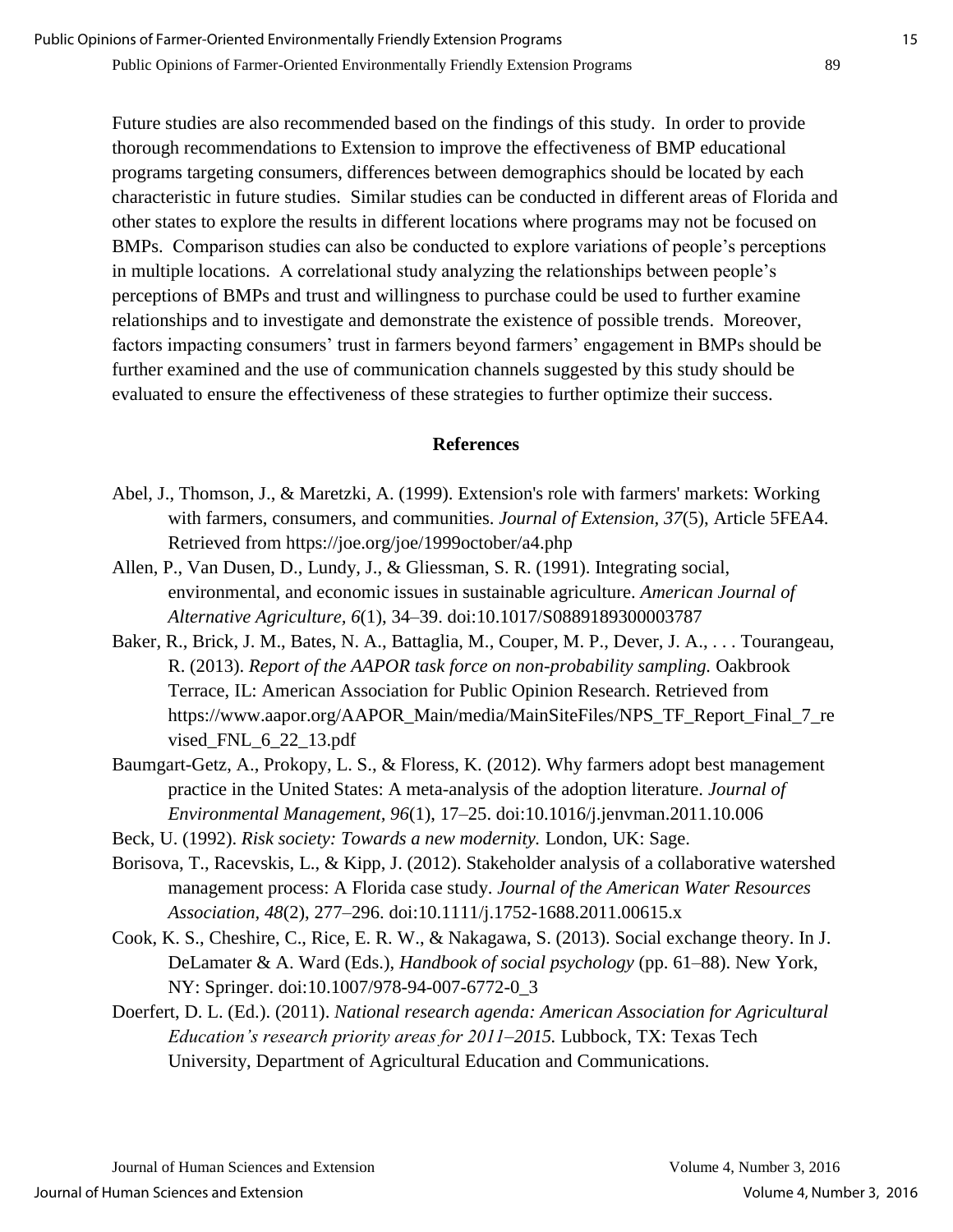- Dolisca, F., Carter, D. R., McDaniel, J. M., Shannon, D. A., & Jolly, C. M. (2006). Factors influencing farmers' participation in forestry management programs: A case study from Haiti. *Forest Ecology and Management*, *236*(2), 324–331. doi:10.1016/j.foreco.2006.09.017
- Dunlap, R. E. (1991). Trends in public opinion toward environmental issues: 1965–1990. *Society and Natural Resources, 4*(3), 285–312. doi:10.1080/08941929109380761
- Galindo-Gonzalez, S., & Israel, G. D. (2010). The influence of type of contact with Extension on client satisfaction. *Journal of Extension, 48*(1), Article 1FEA4. Retrieved from http://www.joe.org/joe/2010february/pdf/JOE\_v48\_1a4.pdf
- Gamon, J. A., & Scofield, G. G. (1998). Perceptions of sustainable agriculture: A longitudinal study of young and potential producers. *Journal of Agricultural Education*, *39*(1), 63–72. doi:10.5032/jae.1998.01063
- Hall, C., McVittie, A., & Moran, D. C. (2004). What does the public want from agriculture and the countryside? A review of evidence and methods. *Journal of Rural Studies, 20*(2), 211–225. doi:10.1016/j.jrurstud.2003.08.004
- Hall, T. J., Dennis, J. H., Lopez, R. G., & Marshall, M. I. (2009). Factors affecting growers' willingness to adopt sustainable floriculture practices. *HortScience, 44*(5), 1346–1351.
- Hawkins, G., Burnett, S. E., & Stack, L. B. (2012). Survey of consumer interest in organic, sustainable, and local container-grown plants in Maine. *HortTechnology, 22*(6), 817–825.
- Hilgard, E. R., & Marquis, D. G. (1940). *Conditioning and learning.* Oxford, England: Appleton-Century.
- Homans, G. C. (1958). Social behavior as exchange. *American Journal of Sociology, 63*(6), 597– 606.
- Homans, G. C. (1961). *Social behavior: Its elementary forms.* New York, NY: Harcourt, Brace & World.
- Israel, G. (1991). Reaching Extension's clientele: Exploring patterns of preferred information channels among small farm operators. *Southern Rural Sociology, 8*, 15–32.
- Jordan, J. L., & Constance, D. H. (2008). Sustainable agriculture and the social sciences: Getting beyond best management practices and into food systems. *Southern Rural Sociology, 23*(1), 1–22.
- King, R. N., & Rollins, T. (1995). Factors influencing the adoption decision: An analysis of adopters and nonadopters. *Journal of Agricultural Education*, *36*(4), 39–48. doi:10.5032/jae.1995.04039
- Leeuwis, C. (2004). *Communication for rural innovation: Rethinking agricultural Extension* (3rd ed.). Oxford, UK: Wiley-Blackwell.
- Moon, W., Florkowski, W. J., Brückner, B., & Schonhof, I. (2002). Willingness to pay for environmental practices: Implications for eco-labeling. *Land Economics, 78*(1), 88–102. doi:10.2307/3146925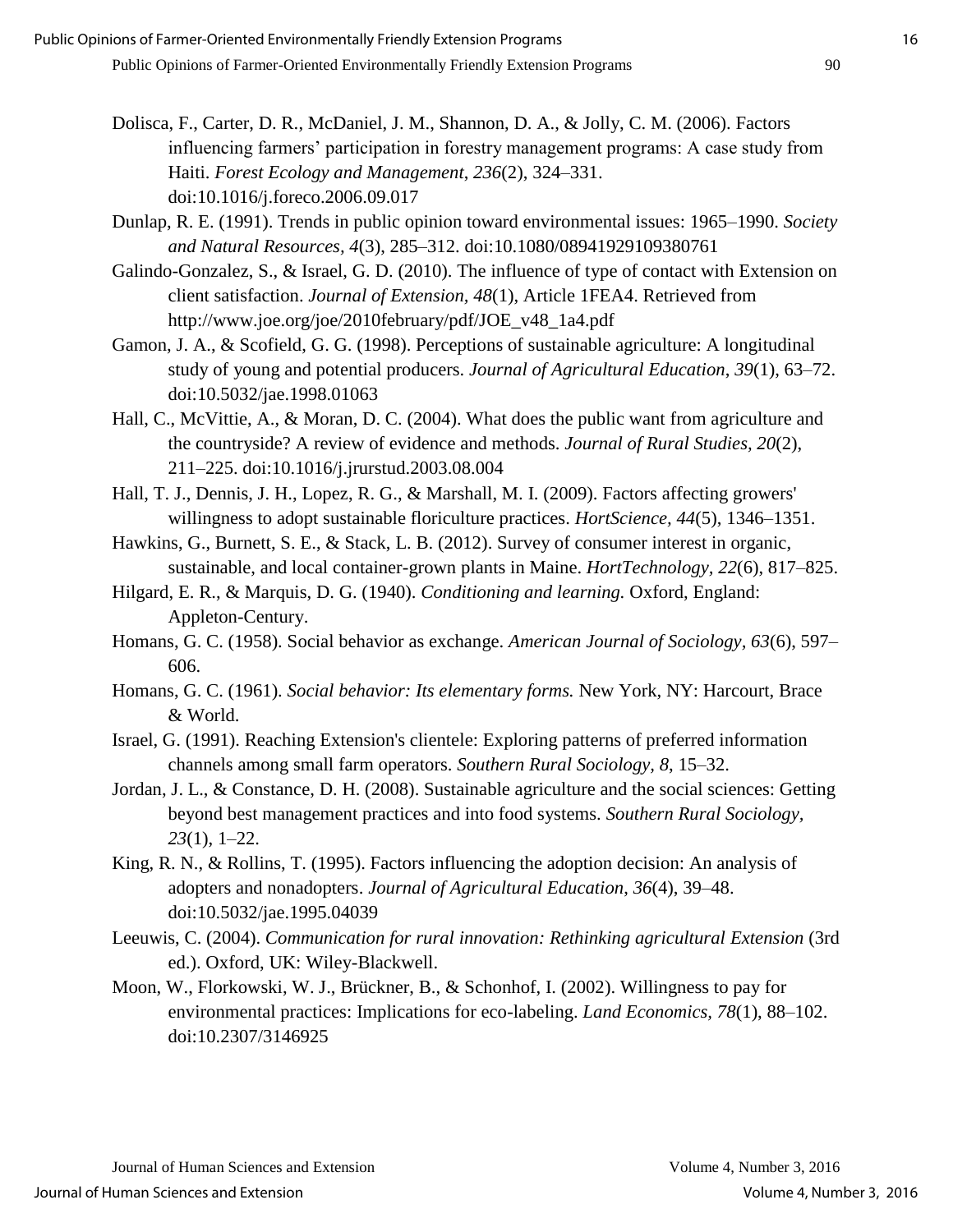- Salazar-Ordóñez, M., Rodríguez-Entrena, M., & Sayadi, S. (2013). Agricultural sustainability from a societal view: An analysis of southern Spanish citizens. *Journal of Agricultural and Environmental Ethics, 26*(2), 473–490. doi:10.1007/s10806-011-9371-x
- Schultz, P. W. (2001). The structure of environmental concern: Concern for self, other people, and the biosphere. *Journal of Environmental Psychology, 21*(4), 327–339. doi:10.1006/jevp.2001.0227
- Smith, C. M., Peterson, J. M., & Leatherman, J. C. (2007). Attitudes of Great Plains producers about best management practices, conservation programs, and water quality. *Journal of Soil and Water Conservation, 62*(5), 97A–103A.
- Steenkamp, J. E. M. (1997). Dynamics in consumer behavior with respect to agricultural and food products. In B. Wierenga, A. van Tilburg, K. Grunert, J. E. M. Steenkamp, & M. Wedel (Eds.), *Agricultural marketing and consumer behavior in a changing world* (pp. 143–188). New York, NY: Springer.
- U.S. Environmental Protection Agency [USEPA]. (2003). *National management measures to control nonpoint source pollution from agriculture*. Retrieved from https://www.epa.gov/polluted-runoff-nonpoint-source-pollution/national-managementmeasures-control-nonpoint-source-0
- U.S. Environmental Protection Agency [USEPA]. (2010). *U.S. Environmental Protection Agency 2010-2014 pollution prevention (P2) program strategic plan.* Retrieved from https://www.epa.gov/sites/production/files/documents/p2strategicplan2010-14.pdf
- U.S. Environmental Protection Agency [USEPA]. (2013). *Code of federal regulations: Title 40 – protection of environment*. Retrieved from http://www.gpo.gov/fdsys/pkg/CFR-2013 title40-vol23/xml/CFR-2013-title40-vol23-sec122-2.xml
- Warner, K. D. (2007). The quality of sustainability: Agroecological partnerships and the geographic branding of California winegrapes. *Journal of Rural Studies, 23*(2), 142–155. doi:10.1016/j.jrurstud.2006.09.009
- Wray-Lake, L., Flanagan, C. A., & Osgood, D. W. (2010). Examining trends in adolescent environmental attitudes, beliefs, and behaviors across three decades. *Environment and Behavior, 42*(1), 61–85. doi:10.1177/0013916509335163
- Yiridoe, E. K., Bonti-Ankomah, S., & Martin, R. C. (2005). Comparison of consumer perceptions and preference toward organic versus conventionally produced foods: A review and update of the literature. *Renewable Agriculture and Food Systems, 20*(4), 193–205. doi:10.1079/RAF2005113
- Young, K. (2011). *USDA surveys farming and conservation practices in the Chesapeake Bay Watershed* (News Release No. 0477.11). Retrieved from http://www.usda.gov/wps/portal/usda/usdahome?contentid=2011/11/0477.xml
- Zabkar, V., & Hosta, M. (2013). Willingness to act and environmentally conscious consumer behaviour: Can prosocial status perceptions help overcome the gap? *International Journal of Consumer Studies, 37*(3), 257–264. doi:10.1111/j.1470-6431.2012.01134.x